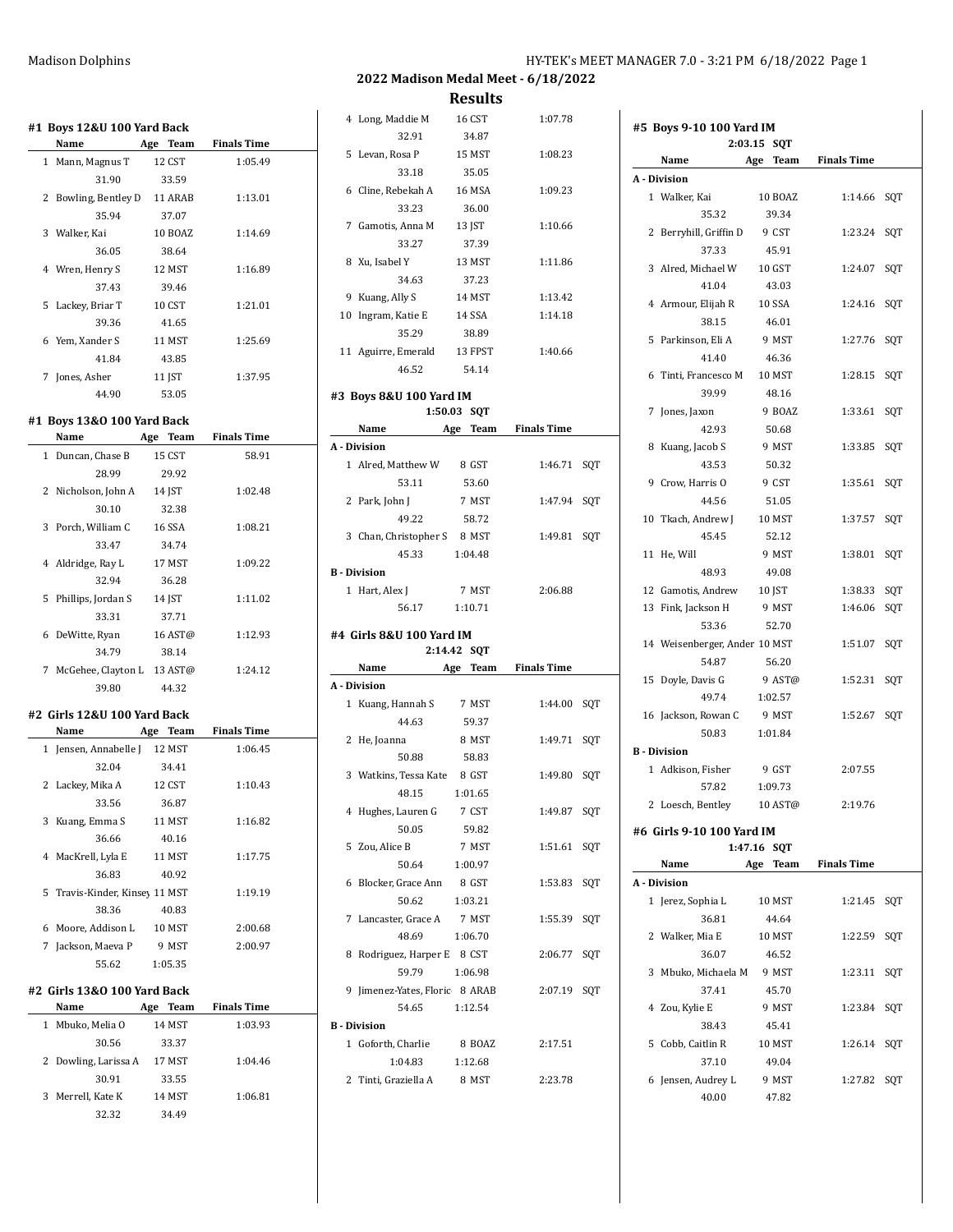| <b>Madison Dolphins</b> | HY-TEK's MEET MANAGER 7.0 - 3:21 PM 6/18/2022 Page 2 |  |
|-------------------------|------------------------------------------------------|--|
|                         |                                                      |  |

**#8 Girls 11-12 100 Yard IM**

|   | A - Division  (#6 Girls 9-10 100 Yard IM) |          |                    |     |
|---|-------------------------------------------|----------|--------------------|-----|
|   | 7 Flanagan, Maggie D 10 GST               |          | 1:30.04 SQT        |     |
|   | 39.25                                     | 50.79    |                    |     |
| 8 | Lin, Margaret A                           | 9 MST    | 1:31.86 SQT        |     |
|   | 41.09                                     | 50.77    |                    |     |
|   | 9 Qu, Luna                                | 10 MST   | 1:32.32            | SQT |
|   | 42.73                                     | 49.59    |                    |     |
|   | 10 Harris, Elizabeth                      | 9 ARAB   | 1:39.53            | SQT |
|   | 47.09                                     | 52.44    |                    |     |
|   | 11 Arterburn, Clara N                     | 10 DST   | 1:40.52            | SQT |
|   | 47.83                                     | 52.69    |                    |     |
|   | 12 Jung, Jenny                            | 9 MST    | 1:41.48            | SQT |
|   | 45.59                                     | 55.89    |                    |     |
|   | 13 Gamotis, Abby                          | 10 JST   | 1:43.91            | SQT |
|   | 50.82                                     | 53.09    |                    |     |
|   | <b>B</b> - Division                       |          |                    |     |
|   | 1 van der Wel, Rosa                       | 9 GST    | 1:56.08            |     |
|   | 52.28                                     | 1:03.80  |                    |     |
|   | 2 Lee, Grace J                            | 9 MST    | 2:01.13            |     |
|   |                                           |          |                    |     |
|   | #7 Boys 11-12 100 Yard IM                 |          |                    |     |
|   | 1:24.49<br>Name                           | SQT      | <b>Finals Time</b> |     |
|   | A - Division                              | Age Team |                    |     |
|   | 1 Yang, Edison L                          | 12 MST   | 1:04.80            |     |
|   | 29.89                                     | 34.91    |                    | SQT |
|   | 2 Mann, Magnus T                          | 12 CST   | 1:08.33            | SQT |
|   | 30.88                                     | 37.45    |                    |     |
|   | 3 Franklin, Brody                         | 12 ARAB  | 1:16.22            | SQT |
|   | 35.11                                     | 41.11    |                    |     |
|   | 4 Johnson, Zachary B                      | 12 MST   | 1:16.31            | SQT |
|   | 35.32                                     | 40.99    |                    |     |
| 5 | Kim, Jacob T                              | 11 MST   | 1:18.18            | SQT |
|   | 35.50                                     | 42.68    |                    |     |
|   | 6 Weeks, Jud M                            | 12 JST   | 1:20.47            | SOT |
|   | 35.95                                     | 44.52    |                    |     |
| 7 | Jung, Jinwoo J                            | 11 MST   | 1:24.17            | SQT |
|   | 38.39                                     | 45.78    |                    |     |
|   | <b>B</b> - Division                       |          |                    |     |
|   | 1 Wright, Carter D 11 MST                 |          | 1:24.77            |     |
|   | 40.90                                     | 43.87    |                    |     |
|   | 2 Acker, Maddox N                         | 11 MST   | 1:30.63            |     |
|   | 40.58                                     | 50.05    |                    |     |
|   |                                           |          |                    |     |
| 3 | Martinez-Garcia, Jam 11 GST<br>44.95      |          | 1:33.13            |     |
|   |                                           | 48.18    |                    |     |
| 4 | Tkach, Daniel A 11 MST                    |          | 1:35.23            |     |
|   | 42.09                                     | 53.14    |                    |     |
| 5 | Lee, Tim J                                | 12 MST   | 1:36.17            |     |
|   | 44.80                                     | 51.37    |                    |     |
|   | 6 Goforth, Carver 11 BOAZ                 |          | 1:49.74            |     |
|   | 47.64 1:02.10                             |          |                    |     |

|   | 1:22.88                        | SQT      |                    |     |
|---|--------------------------------|----------|--------------------|-----|
|   | Name                           | Age Team | <b>Finals Time</b> |     |
|   | A - Division                   |          |                    |     |
|   | 1 Walker, Karsyn               | 12 BOAZ  | 1:07.60            | SQT |
|   | 31.14                          | 36.46    |                    |     |
|   | 2 Jensen, Annabelle J 12 MST   |          | 1:08.56            | SQT |
|   | 32.07                          | 36.49    |                    |     |
|   | 3 Chan, Ellie Y                | 12 MST   | 1:15.31            | SQT |
|   | 36.96                          | 38.35    |                    |     |
|   | 4 Mbuko, Maiya R               | 12 MST   | 1:15.63            | SQT |
|   | 34.91                          | 40.72    |                    |     |
| 5 | Rajbhandari, Samsar 11 MST     |          | 1:17.61            | SQT |
|   | 35.63                          | 41.98    |                    |     |
|   | 6 Wright, Lilly M              | 12 MST   | 1:18.00            | SQT |
|   | 36.54                          |          |                    |     |
|   |                                | 41.46    |                    |     |
| 7 | Minnon, Bella G                | 11 MST   | 1:18.03            | SQT |
|   | 34.44                          | 43.59    |                    |     |
| 8 | Ai, Anna J                     | 11 MST   | 1:19.89            | SQT |
|   | 37.83                          | 42.06    |                    |     |
| 9 | Jones, Nori K                  | 11 DST   | 1:20.12            | SQT |
|   | 35.70                          | 44.42    |                    |     |
|   | 10 Hudson, Edie R              | 11 CST   | 1:20.31            | SQT |
|   | 38.21                          | 42.10    |                    |     |
|   | 11 Yang, Christina             | 11 MST   | 1:22.03            | SQT |
|   | 39.17                          | 42.86    |                    |     |
|   | 12 Harper, Karington           | 11 ARAB  | 1:22.23            | SQT |
|   | 39.05                          | 43.18    |                    |     |
|   | <b>B</b> - Division            |          |                    |     |
|   | 1 Guo, Stella Y                | 11 MST   | 1:23.11            |     |
|   | 37.79                          | 45.32    |                    |     |
|   | 2 Waddle, Karly B              | 12 CST   | 1:26.24            |     |
|   | 39.02                          | 47.22    |                    |     |
| 3 | Sherron, Blake R               | 11 AST@  | 1:29.53            |     |
|   | 41.05                          | 48.48    |                    |     |
|   | 4 van der Wel, Ella Kay 11 GST |          | 1:32.85            |     |
|   | 40.87                          | 51.98    |                    |     |
| 5 | Plitsch, Aubrie A 11 AST@      |          | 1:34.31            |     |
|   | 42.18                          | 52.13    |                    |     |
|   | 6 Koehler, Brynna A 11 MST     |          | 1:44.17            |     |
|   | 45.75                          | 58.42    |                    |     |
|   | 7 Sherer, Emma Kate 11 JST     |          | 1:57.71            |     |
|   | 53.84                          | 1:03.87  |                    |     |
|   |                                |          |                    |     |
|   | #9 Boys 13-14 100 Yard IM      |          |                    |     |
|   | 1:11.32                        | SQT      |                    |     |
|   | Name                           | Age Team | <b>Finals Time</b> |     |
|   | A - Division                   |          |                    |     |
|   | 1 Panter, Sailor B             | 14 JST   | 1:02.61            | SQT |
|   | 27.09                          | 35.52    |                    |     |
|   | 2 White, Nicholas              | 14 AST@  | 1:07.19            | SQT |
|   | 31.05                          | 36.14    |                    |     |
|   | 3 McClendon, Cooper 13 AST     |          | 1:08.05            | SQT |
|   | 31.97                          | 36.08    |                    |     |
|   | 4 Williams, Hayden             | 13 ARAB  | 1:10.10            | SQT |
|   | 30.13                          | 39.97    |                    |     |

|   | 5 Cobb, Jordan S                                    | 13 MST           | 1:11.18            | SQT |
|---|-----------------------------------------------------|------------------|--------------------|-----|
|   | 32.72                                               | 38.46            |                    |     |
|   | <b>B</b> - Division                                 |                  |                    |     |
|   | 1 Cobb, Jayden A                                    | 13 MST           | 1:12.04            |     |
|   | 31.82                                               | 40.22            |                    |     |
| 2 | Cherry, David J                                     | 13 MST           | 1:12.54            |     |
|   | 33.81                                               | 38.73            |                    |     |
| 3 | Phillips, Jordan S                                  | 14 JST           | 1:13.05            |     |
|   | 31.98                                               | 41.07            |                    |     |
|   | 4 MacKrell, Kyle D                                  | 13 MST           | 1:13.45            |     |
|   | 33.54                                               | 39.91            |                    |     |
| 5 | McInerney, Brady                                    | 13 BOAZ          | 1:14.80            |     |
|   | 34.47                                               | 40.33            |                    |     |
| 6 | Smith, Camp J                                       | 13 CST           | 1:16.94            |     |
|   | 33.73                                               | 43.21            |                    |     |
| 7 | McLaughlin, Houstor 13 AST@                         |                  | 1:24.14            |     |
|   | 36.61                                               | 47.53            |                    |     |
| 8 | Cianfaglione, Trevor 13 MST                         |                  | 1:28.36            |     |
|   | 38.70                                               | 49.66            |                    |     |
|   |                                                     |                  |                    |     |
|   | #10 Girls 13-14 100 Yard IM                         | 1:13.12 SQT      |                    |     |
|   | Name<br>Age                                         | Team             | <b>Finals Time</b> |     |
|   | A - Division                                        |                  |                    |     |
|   | 1 Chan, Abigail S                                   | 13 MSA           | 1:02.81            | SQT |
|   | 26.83                                               | 35.98            |                    |     |
|   |                                                     |                  |                    |     |
|   |                                                     |                  |                    |     |
| 2 | Park, Isabelle J                                    | 13 MSA           | 1:06.24            | SQT |
|   | 30.24                                               | 36.00            |                    |     |
| 3 | Merrell, Kate K                                     | 14 MST           | 1:08.97            | SQT |
|   | 31.73                                               | 37.24            |                    |     |
|   | 4 DeWitte, Claire<br>32.87                          | 14 AST@<br>38.41 | 1:11.28            | SQT |
|   |                                                     |                  |                    |     |
|   | 5 Aldridge, Brinley K 14 DST<br><b>B</b> - Division |                  | 1:13.07            | SQT |
|   | 1 Gamotis, Anna M                                   |                  | 1:15.34            |     |
|   | 33.93                                               | 13 JST<br>41.41  |                    |     |
| 2 | Rajbhandari, Nirvana 13 MST                         |                  | 1:16.72            |     |
|   | 35.58                                               | 41.14            |                    |     |
| 3 | Ingram, Katie E                                     | 14 SSA           | 1:18.35            |     |
|   | 34.62                                               | 43.73            |                    |     |
|   | 4 Frailie, Jayne O                                  | 13 MST           | 1:18.85            |     |
|   | 37.66                                               | 41.19            |                    |     |
| 5 | Faulk, Addison C                                    | 13 DST           | 1:19.77            |     |
|   | 36.62                                               | 43.15            |                    |     |
| 6 | Langley, Lakyn                                      | 13 JST           | 1:20.96            |     |
|   | 33.34                                               | 47.62            |                    |     |
|   | 7 Yates, Kylie                                      | 14 ARAB          | 1:25.12            |     |
|   | 39.91                                               | 45.21            |                    |     |
|   | 8 Aguirre, Emerald                                  | 13 FPST          | 1:38.76            |     |
|   | 46.29                                               | 52.47            |                    |     |
|   | 9 Thompson, Sadie G 13 SSA                          |                  | 1:51.68            |     |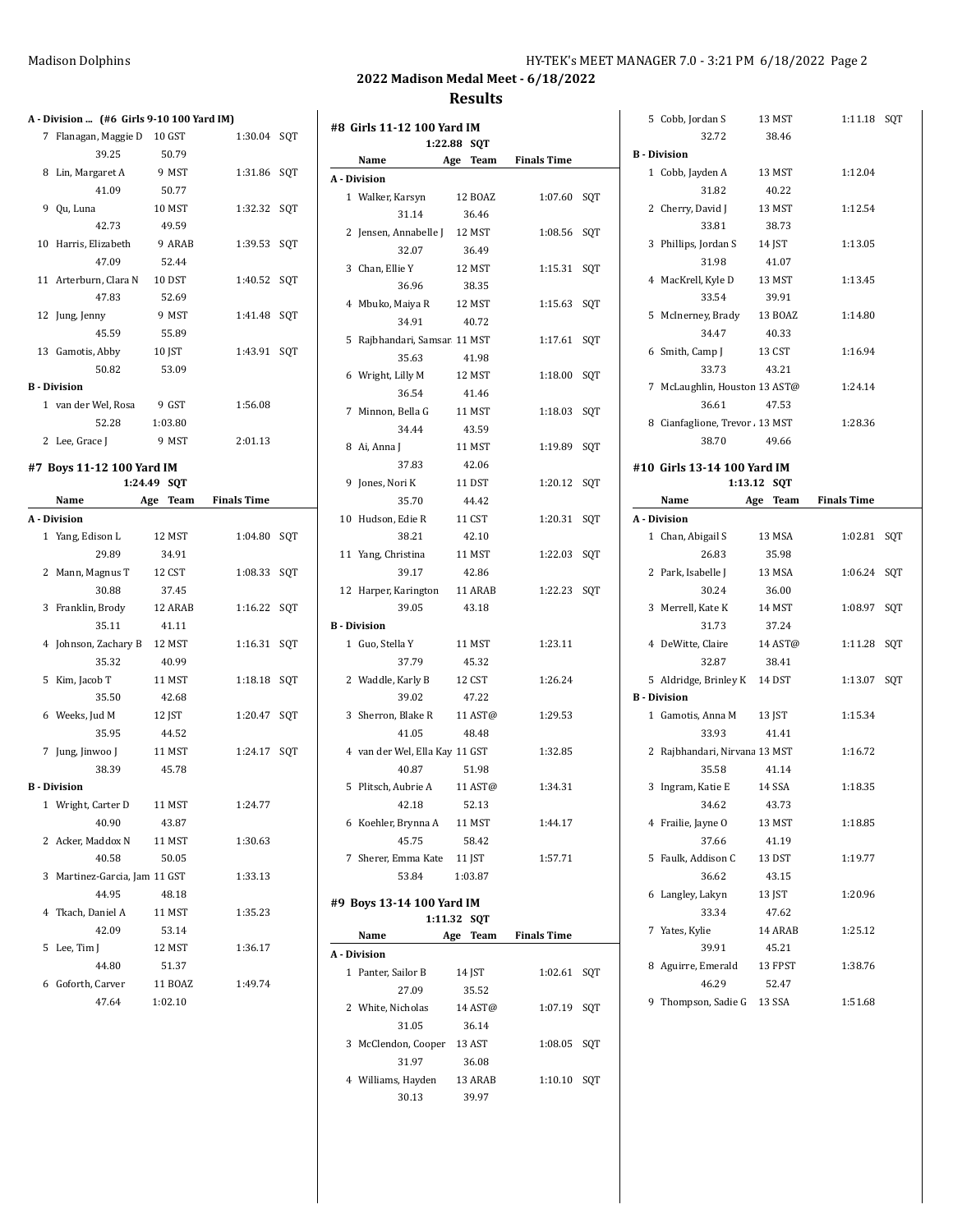|   | #11 Boys 15-18 100 Yard IM     | 1:15.84 SQT |               |                    |     |
|---|--------------------------------|-------------|---------------|--------------------|-----|
|   | Name                           | Age         | Team          | <b>Finals Time</b> |     |
|   | A - Division                   |             |               |                    |     |
|   | 1 Choung, John J               |             | 17 MSA        | 54.13 SQT          |     |
|   | 25.09                          |             | 29.04         |                    |     |
|   | 2 Tretyakov, Michael D 16 MSA  |             |               | 55.20 SQT          |     |
|   | 24.73                          |             | 30.47         |                    |     |
|   | 3 Pastel, Aiden                |             | 18 MSA        | 55.40              | SOT |
|   | 25.24                          |             | 30.16         |                    |     |
|   | 4 Duncan, Chase B              |             | 15 CST        | 1:03.68 SQT        |     |
|   | 28.32                          |             | 35.36         |                    |     |
| 5 | Franklin, Colby                |             | 16 ARAB       | 1:03.86            | SQT |
|   | 30.59                          |             | 33.27         |                    |     |
|   | 6 Armour, Luke A               |             | <b>16 SSA</b> | 1:04.25            | SOT |
|   | 28.94                          |             | 35.31         |                    |     |
| 7 | Ramsey, Boone M 17 MST         |             |               | 1:04.75 SQT        |     |
|   | 28.91                          |             | 35.84         |                    |     |
|   | 8 van der Wel, Marcel / 18 GST |             |               | 1:06.55            | SQT |
|   | 29.30                          |             | 37.25         |                    |     |
| 9 | DeWitte, Ryan                  |             | 16 AST@       | 1:07.07            | SQT |
|   | 31.22                          |             | 35.85         |                    |     |
|   | 10 Cole, Hilson L              |             | 15 CST        | 1:08.47            | SOT |
|   | 30.84                          |             | 37.63         |                    |     |
|   | 11 Wight, Parker M             |             | 15 MST        | 1:09.86            | SOT |
|   | 32.01                          |             | 37.85         |                    |     |
|   | 12 Aldridge, Ray L             |             | 17 MST        | 1:10.69            | SQT |
|   | 31.92                          |             | 38.77         |                    |     |
|   | 13 Martinez, Jesus             |             | 15 GST        | 1:11.81            | SOT |

#### **#12 Girls 15-18 100 Yard IM 1:13.15 SQT**

32.38 39.43

|   | Name                          | Age | Team   | <b>Finals Time</b> |     |
|---|-------------------------------|-----|--------|--------------------|-----|
|   | A - Division                  |     |        |                    |     |
|   | 1 Hudson, Ruby C              |     | 17 CST | 1:04.31            | SOT |
|   | 30.08                         |     | 34.23  |                    |     |
|   | 2 Levan, Rosa P               |     | 15 MST | 1:06.21            | SOT |
|   | 30.37                         |     | 35.84  |                    |     |
|   | 3 Koehler, Finn E             |     | 15 MST | 1:08.17            | SOT |
|   | 32.12                         |     | 36.05  |                    |     |
|   | 4 Ramsey, Lucy E              |     | 17 MST | 1:08.83            | SQT |
|   | 29.94                         |     | 38.89  |                    |     |
|   | 5 Monceaux, Isabella 17 AST@  |     |        | 1:11.12            | SOT |
|   | 31.87                         |     | 39.25  |                    |     |
|   | 6 Blankenship, Katie X 15 MST |     |        | 1:12.45            | SOT |
|   | 34.20                         |     | 38.25  |                    |     |
|   | <b>B</b> - Division           |     |        |                    |     |
|   | 1 Armour, Amelia L            |     | 15 SSA | 1:13.80            |     |
|   | 32.42                         |     | 41.38  |                    |     |
| 2 | Esaa, Claudia                 |     | 15 MST | 1:14.13            |     |
|   | 35.02                         |     | 39.11  |                    |     |
| 3 | Corbitt, Becca                |     | 17 AST | 1:14.75            |     |
|   | 35.12                         |     | 39.63  |                    |     |
| 4 | Pittenger, SaraGrace 16 ARAB  |     |        | 1:16.34            |     |
|   | 34.51                         |     | 41.83  |                    |     |
|   |                               |     |        |                    |     |

# **2022 Madison Medal Meet - 6/18/2022 Results** 15 He, Lucas L 7 MST 26.66

|    | 5 Smith, Cheyenne C                     | 15 JST                    | 1:26.10            |     |
|----|-----------------------------------------|---------------------------|--------------------|-----|
|    | 37.81                                   | 48.29                     |                    |     |
|    | 6 Lucas, Chesney L                      | 16 MST                    | 1:28.97            |     |
|    | 39.20                                   | 49.77                     |                    |     |
|    | #13 Boys 6&U 25 Yard Free               |                           |                    |     |
|    | 53.70                                   | <b>SOT</b>                |                    |     |
|    | Name                                    | Age<br>Team               | <b>Finals Time</b> |     |
|    | A - Division                            |                           |                    |     |
|    | 1 Jones, Phoenix                        | 6 BOAZ                    | 23.62              | SQT |
|    | 2 Woolley, Henry E                      | 6 MST                     | 25.62              | SQT |
|    | 3 Alred, Maxwell                        | 5 GST                     | 27.89              | SQT |
|    | 4 Blocker, Mac                          | 6 GST                     | 29.11              | SQT |
|    | 5 Rafferty, Cash C                      | 6 MST                     | 30.96              | SQT |
|    | 6 Jensen, Joey M                        | 6 MST                     | 31.32              | SQT |
|    | 7 Briscoe, River L                      | 5 MST                     | 39.81              | SQT |
|    |                                         |                           |                    |     |
|    | #14 Girls 6&U 25 Yard Free              |                           |                    |     |
|    | 51.99                                   | SQT                       |                    |     |
|    | Name                                    | Age<br>Team               | <b>Finals Time</b> |     |
|    | A - Division                            |                           |                    |     |
|    | 1 Starkey, Brynton R                    | 6 MST                     | 25.37              | SQT |
|    | 2 Jones, Willa F                        | 6 DST                     | 29.01              | SQT |
|    | 3 Hayden, Alessa G                      | 5 MST                     | 30.72              | SQT |
|    | 4 Robertson, Amelia J                   | 6 MST                     | 34.04              | SQT |
|    | 5 Hart, Audrey M                        | 6 MST                     | 38.09              | SQT |
|    | 6 Smith, Marielle B                     | 6 CST                     | 43.48              | SQT |
|    | 7 Chaloupka, Lizzy C                    | 6 MST                     | 49.73              | SQT |
|    | <b>B</b> - Division                     |                           |                    |     |
|    | 1 Lee, Zoey                             | 6 SSA                     | 58.77              |     |
|    |                                         |                           |                    |     |
|    | 2 Miller, Paige A                       | 6 BOAZ                    | 59.15              |     |
|    |                                         |                           |                    |     |
|    | #15 Boys 7-8 25 Yard Free               |                           |                    |     |
|    | 18.18<br>Name                           | <b>SQT</b><br>Age<br>Team | <b>Finals Time</b> |     |
|    | A - Division                            |                           |                    |     |
|    |                                         |                           |                    |     |
|    | 1 Harper, Reid                          | 8 ARAB                    | 15.25              | SQT |
|    | 2 Flanagan, John Kirk I 8 GST           |                           | 16.64              | SQT |
|    | 3 Wright, Evan M                        | 8 MST                     | 17.51              | SQT |
|    | 4 Lackey, Abram J                       | 7 CST                     | 17.82              | SQT |
| 5  | Chan, Christopher S                     | 8 MST                     | 17.92              | SQT |
|    | 6 Lewis, Nate                           | 7 BOAZ                    | 18.18              | SQT |
|    | <b>B</b> - Division                     |                           |                    |     |
|    | 1 Duncan, Jace                          | 7 BOAZ                    | 18.28              |     |
|    | 2 Crow, Hank                            | 7 CST                     | 18.44              |     |
|    | 3 Alred, Matthew W                      | 8 GST                     | 18.51              |     |
|    | 4 Woolley, Thomas J                     | 8 MST                     | 18.63              |     |
| 5  | Lathan, Samuel                          | 8 ARAB                    | 18.73              |     |
| 6  | Park, John J                            | 7 MST                     | 19.05              |     |
| 7  | Bowling, Bryson                         | 7 ARAB                    | 19.09              |     |
|    | 8 Tomas, Gabriel                        | 7 BOAZ                    | 19.47              |     |
| 9  | McDowell, Reid G                        | 8 DST                     | 20.18              |     |
|    | 10 Flanagan, Finn M                     | 7 GST                     | 20.71              |     |
| 11 | Hart, Alex J                            | 7 MST                     | 20.78              |     |
| 12 | Thaxton, Ward G                         | 7 MST                     | 21.24              |     |
| 14 | 13 Gosier, Peter D<br>Ashcroft, Logan Z | 8 MST<br>8 MST            | 22.14<br>24.03     |     |

|    | 16 Hunt, Easton                     | 8 BOAZ  | 28.12              |     |
|----|-------------------------------------|---------|--------------------|-----|
|    | #16 Girls 7-8 25 Yard Free          |         |                    |     |
|    | 20.71                               | SQT     |                    |     |
|    | Name<br>Age                         | Team    | <b>Finals Time</b> |     |
|    | A - Division                        |         |                    |     |
|    | 1 Rodriguez, Harper E               | 8 CST   | 18.25              | SQT |
| 2  | Watkins, Tessa Kate                 | 8 GST   | 18.83              | SQT |
| 3  | He, Joanna                          | 8 MST   | 19.31              | SQT |
|    | 4 Zou, Alice B                      | 7 MST   | 19.60              | SQT |
| 5  | Jimenez-Yates, Floric               | 8 ARAB  | 19.61              | SQT |
| 6  | Hughes, Lauren G                    | 7 CST   | 19.87              | SQT |
|    | <b>B</b> - Division                 |         |                    |     |
| 1  | Tinti, Graziella A                  | 8 MST   | 20.97              |     |
| 2  | Munoz, Harper                       | 7 ARAB  | 21.23              |     |
| 3  | Hayden, Mckinley R                  | 7 MST   | 22.14              |     |
| 4  | Weisenberger, Laure: 8 MST          |         | 22.40              |     |
| 5  | Gilbert, Addison                    | 8 BOAZ  | 23.64              |     |
| 6  | Goforth, Charlie                    | 8 BOAZ  | 23.96              |     |
| 7  | Young, Maddie                       | 7 FPST  | 24.10              |     |
| 8  | Robertson, Emma V                   | 8 MST   | 24.20              |     |
| 9  | Davis, Jesslyn A                    | 7 CST   | 24.87              |     |
|    | 10 Pysh, Claire L                   | 7 MST   | 26.19              |     |
|    | 11 McCormick, Erin S                | 8 MST   | 27.99              |     |
|    | 12 Howell. Claire L                 | 7 MST   | 28.01              |     |
|    | 13 Cook, Tessa                      | 8 BOAZ  | 28.47              |     |
| 14 | Bishop, Abigail C                   | 7 MST   | 28.94              |     |
|    |                                     |         |                    |     |
|    |                                     |         |                    |     |
|    | #17 Boys 9-10 50 Yard Free<br>35.51 | SQT     |                    |     |
|    | Name<br>Age                         | Team    | <b>Finals Time</b> |     |
|    | A - Division                        |         |                    |     |
| 1  | Lackey, Briar T                     | 10 CST  | 31.89              | SQT |
| 2  | Tinti, Francesco M                  | 10 MST  | 32.02              | SQT |
| 3  | Berryhill, Griffin D                | 9 CST   | 33.96              | SQT |
|    | <b>B</b> Division                   |         |                    |     |
| 1  | Parkinson, Eli A                    | 9 MST   | 35.81              |     |
| 2  | Crow, Harris O                      | 9 CST   | 37.69              |     |
| 3  | Jones, Jaxon                        | 9 BOAZ  | 37.71              |     |
| 4  | Plitsch, Ryan J                     | 9 AST@  | 37.80              |     |
| 5  | Gamotis, Andrew                     | 10 JST  | 38.18              |     |
| 6  | He, Will                            | 9 MST   | 39.27              |     |
| 7  | Jerez, Esteban C                    | 9 MST   | 40.56              |     |
| 8  | Hunt, Parker                        | 9 BOAZ  | 40.59              |     |
| 9  | Jackson, Rowan C                    | 9 MST   | 41.48              |     |
| 10 | Fink, Jackson H                     | 9 MST   | 41.55              |     |
|    | 20.20                               | 21.35   |                    |     |
| 11 | Doyle, Davis G                      | 9 AST@  | 41.60              |     |
| 12 | Weisenberger, Ander 10 MST          |         | 41.68              |     |
| 13 | Lathan, Gabriel                     | 10 ARAB | 42.29              |     |
|    | 14 Loesch, Bentley                  | 10 AST@ | 42.66              |     |
| 15 | Franklin, Jacob                     | 10 ARAB | 42.68              |     |
| 16 | Turner, Declan                      | 10 BOAZ | 43.63              |     |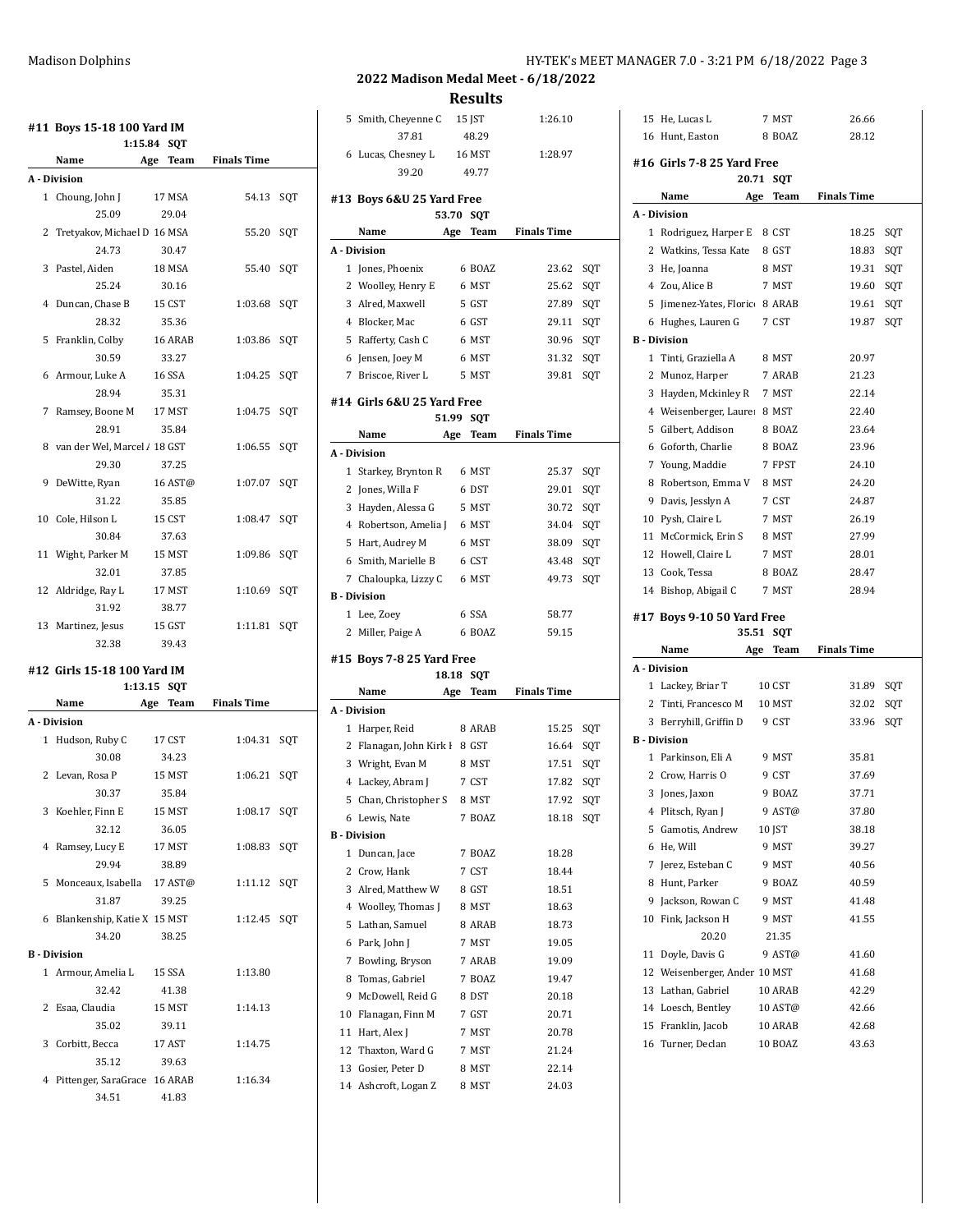|    | #18  Girls 9-10 50 Yard Free  |     |             |                    |       |
|----|-------------------------------|-----|-------------|--------------------|-------|
|    | 35.45                         |     | SQT         |                    |       |
|    | Name                          | Age | <b>Team</b> | <b>Finals Time</b> |       |
|    | A - Division                  |     |             |                    |       |
|    | 1 Mbuko, Michaela M           |     | 9 MST       | 31.28              | SQT   |
|    | 2 Walker, Mia E               |     | 10 MST      | 32.58              | SQT   |
|    | 3 Jerez, Sophia L             |     | 10 MST      | 32.91              | SQT   |
|    | 4 Cobb, Caitlin R             |     | 10 MST      | 34.63              | SQT   |
|    | 5 Qu, Luna                    |     | 10 MST      | 34.80              | SQT   |
|    | 6 McCormick, Aerial S         |     | 10 MST      | 35.11              | SQT   |
|    | 7 Dames, Erynn G              |     | 9 MST       | 35.41              | SQT   |
|    | <b>B</b> - Division           |     |             |                    |       |
| 1  | Flanagan, Maggie D            |     | 10 GST      | 36.42              |       |
|    | 2 Lin, Margaret A             |     | 9 MST       | 36.51              |       |
|    | 3 McKinney, Kemyah S 9 MST    |     |             | 36.91              |       |
|    | 4 Lynn, Anna M                |     | 10 JST      | 39.36              |       |
|    | 5 Gamotis, Abby               |     | 10 JST      | 39.91              |       |
|    | 6 Woolley, Josephine S 10 MST |     |             | 40.07              |       |
|    | 7 van der Wel, Rosa           |     | 9 GST       | 41.79              |       |
|    | 8 Jung, Jenny                 |     | 9 MST       | 41.84              |       |
|    | 9 Frailie, Ashlee M           |     | 9 MST       | 43.44              |       |
| 10 | Langley, Lacy                 |     | 9 IST       | 43.59              |       |
| 11 | Emerson, Ava                  |     | 10 JST      | 43.91              |       |
| 12 | Jackson, Maeva P              |     | 9 MST       | 45.16              |       |
| 13 | Smith, Mary-Hadley   9 MST    |     |             | 46.16              |       |
|    | 14 Cipollari, Amelia F        |     | 10 MST      | 48.33              |       |
| 15 | Drabenstot, Olivia J          |     | 10 MST      | 48.65              |       |
|    | 16 Boatwright, Aubrey 9 ARAB  |     |             | 49.84              |       |
|    | #19 Boys 12&U 200 Yard IM     |     |             |                    |       |
|    | Name                          | Age | Team        | <b>Finals Time</b> |       |
|    | 1 Parkinson, Oliver D         |     | 12 MST      | 2:28.31            |       |
|    | 33.21                         |     | 38.46       | 44.26              | 32.38 |
| 2  | Long, Charlie M               |     | 12 CST      | 2:35.62            |       |
|    | 35.04                         |     | 38.88       | 48.09              | 33.61 |
|    | 3 Walker, Kai                 |     | 10 BOAZ     | 2:39.42            |       |
|    | 3546                          |     | 40.51       | 48.68              | 34.77 |

| 35.46                | 40.51   | 48.68   | 34.77 |
|----------------------|---------|---------|-------|
| 4 Bowling, Bentley D | 11 ARAB | 2:41.76 |       |
| 36.55                | 38.44   | 50.93   | 35.84 |
| 5 Wren, Henry S      | 12 MST  | 2:44.73 |       |
| 35.86                | 41.97   | 48.60   | 38.30 |
| Harper, Reid<br>6.   | 8 ARAB  | 3:15.57 |       |
| 44.46                | 49.79   | 56.14   | 45.18 |
|                      |         |         |       |

### **#19 Boys 13&O 200 Yard IM**

| Name               | Team<br>Age | <b>Finals Time</b> |       |
|--------------------|-------------|--------------------|-------|
| Ross, Will W       | 14 MST      | 2:20.74            |       |
| 28.47              | 36.21       | 40.63              | 35.43 |
| 2 Porch, William C | 16 SSA      | 2:27.67            |       |
| 30.74              | 35.70       | 45.18              | 36.05 |
| 3 Park, Eugene     | 15 MST      | 2:40.17            |       |
| 33.63              | 41.45       | 45.76              | 39.33 |
|                    |             |                    |       |

### **#20 Girls 12&U 200 Yard IM**

| Name             | Team<br>Age | <b>Finals Time</b> |       |
|------------------|-------------|--------------------|-------|
| 1 Walker, Karsyn | 12 BOAZ     | 2:32.38            |       |
| 31.41            | 39.28       | 45.79              | 35.90 |

Madison Dolphins Mathematic Mathematic HY-TEK's MEET MANAGER 7.0 - 3:21 PM 6/18/2022 Page 4

|              | 2 Samad, Kayla M                          | 12 MST                 | 2:45.23            |       |
|--------------|-------------------------------------------|------------------------|--------------------|-------|
|              | 33.92                                     | 43.34                  | 49.85              | 38.12 |
| 3            | Kuang, Emma S                             | 11 MST                 | 2:49.41            |       |
|              | 35.43                                     | 43.12                  | 51.96              | 38.90 |
|              | 4 Jones, Nori K                           | 11 DST                 | 2:53.58            |       |
|              | 37.19                                     | 43.47                  | 54.25              | 38.67 |
| 5            | Travis-Kinder, Kinsey 11 MST              |                        | 2:55.85            |       |
|              | 41.17                                     | 42.87                  | 52.97              | 38.84 |
|              | 6 Hughes, Elizabeth A                     | 11 CST                 | 3:00.42            |       |
|              | 40.73                                     | 46.79                  | 53.53              | 39.37 |
| 7            | Jenkins, Hannah G                         | <b>11 SSA</b>          | 3:14.18            |       |
|              |                                           |                        | 54.06              | 45.74 |
|              |                                           |                        |                    |       |
|              | #20 Girls 13&0 200 Yard IM<br><b>Name</b> | Age Team               | <b>Finals Time</b> |       |
| $\mathbf{1}$ | Dowling, Larissa A                        | 17 MST                 | 2:24.25            |       |
|              | 30.14                                     | 37.27                  | 43.22              | 33.62 |
|              | 2 Long, Caitlin M                         | 13 CST                 | 2:27.13            |       |
|              | 30.76                                     | 36.72                  | 45.01              | 34.64 |
| 3            | Haigh, Caroline K                         | 15 CST                 | 2:29.75            |       |
|              | 31.70                                     | 37.89                  | 44.41              | 35.75 |
|              | 4 Koehler, Finn E                         | 15 MST                 | 2:31.05            |       |
|              | 31.79                                     | 40.12                  | 42.30              | 36.84 |
| 5            | Cline, Rebekah A                          | 16 MSA                 | 2:32.04            |       |
|              | 33.43                                     | 38.94                  | 46.79              | 32.88 |
| 6            | Kuang, Ally S                             | 14 MST                 | 2:35.22            |       |
|              | 33.11                                     | 39.39                  | 47.27              | 35.45 |
| 7            | Shumate, Anderly                          | 13 ARAB                | 2:42.22            |       |
|              | 34.72                                     | 42.72                  | 43.81              | 40.97 |
|              |                                           |                        |                    |       |
|              | #21  Boys 11-12 50 Yard Free              |                        |                    |       |
|              | 33.69<br>Name                             | <b>SQT</b><br>Age Team | <b>Finals Time</b> |       |
|              | A - Division                              |                        |                    |       |
|              | 1 Franklin, Brody                         | 12 ARAB                | 28.71              | SQT   |
|              | 2 Weeks, Jud M                            | 12 JST                 | 29.44              | SQT   |
|              | 3 Kim, Jacob T                            | 11 MST                 | 30.90              | SQT   |
|              | 4 Johnson, Zachary B 12 MST               |                        | 31.07              | SQT   |
|              | 5 Ross, Drew T                            | 12 MST                 | 31.65              | SQT   |
|              | 6 Cooley, Pierson                         | 12 BOAZ                | 32.43              | SQT   |
|              | 7 Wright, Carter D                        | 11 MST                 | 32.89              | SQT   |
|              | 8 Jung, Jinwoo J                          | 11 MST                 | 33.10              | SQT   |
|              | 9 Acker, Maddox N                         | 11 MST                 | 33.20              | SQT   |
|              | <b>B</b> - Division                       |                        |                    |       |
|              | 1 Esaa, Daniel                            | 12 MST                 | 34.30              |       |
|              | 2 Woolley, Wyatt L                        | 11 MST                 | 34.43              |       |
|              | 3 Yem, Xander S                           | 11 MST                 | 34.64              |       |
|              | 4 Martinez-Garcia, Jam 11 GST             |                        | 34.81              |       |
| 5            | Cole, Griffin D                           | 11 CST                 | 35.41              |       |
|              | 6 Black, Bradley                          | 12 JST                 | 35.65              |       |
|              | 7 Lee, Tim J                              | 12 MST                 | 35.87              |       |
|              | 8 Tkach, Daniel A                         | 11 MST                 | 36.72              |       |
| 9            | Langham, Brayden L 11 DST                 |                        | 37.38              |       |
|              |                                           |                        |                    |       |

|                         | #22 Girls 11-12 50 Yard Free |       |            |                    |       |     |
|-------------------------|------------------------------|-------|------------|--------------------|-------|-----|
|                         |                              | 30.08 | <b>SQT</b> |                    |       |     |
|                         | Name                         | Age   | Team       | <b>Finals Time</b> |       |     |
|                         | A - Division                 |       |            |                    |       |     |
| 1                       | Mbuko, Maiya R               |       | 12 MST     |                    | 28.06 | SQT |
|                         | 2 Chan, Ellie Y              |       | 12 MST     |                    | 29.50 | SQT |
|                         | <b>B</b> - Division          |       |            |                    |       |     |
| 1                       | Yates, Kara                  |       | 12 ARAB    |                    | 30.11 |     |
| 2                       | Ai, Anna J                   |       | 11 MST     |                    | 31.33 |     |
| 3                       | Minnon, Bella G              |       | 11 MST     |                    | 31.57 |     |
|                         | 4 Rajbhandari, Samsar 11 MST |       |            |                    | 31.64 |     |
| 5                       | Hudson, Edie R               |       | 11 CST     |                    | 31.67 |     |
| 6                       | Harper, Karington            |       | 11 ARAB    |                    | 31.93 |     |
|                         | 7 MacKrell, Lyla E           |       | 11 MST     |                    | 32.05 |     |
| 8                       | Sherron, Blake R             |       | 11 AST@    |                    | 32.76 |     |
|                         | 9 Wright, Lilly M            |       | 12 MST     |                    | 32.78 |     |
|                         | 10 Guo, Stella Y             |       | 11 MST     |                    | 33.35 |     |
| 11                      | Yang, Christina              |       | 11 MST     |                    | 33.45 |     |
|                         | 12 Shrestha, Ahana           |       | 12 MST     |                    | 34.11 |     |
|                         | 13 Waddle, Karly B           |       | 12 CST     |                    | 34.49 |     |
|                         | 14 Loesch, Cassidy           |       | 12 AST@    |                    | 35.30 |     |
| 15                      | Plitsch, Aubrie A            |       | 11 AST@    |                    | 35.44 |     |
| 16                      | Marshall, Hunter A           |       | 12 MST     |                    | 36.67 |     |
|                         |                              |       |            |                    |       |     |
|                         | #23 Boys 13-14 50 Yard Free  | 27.80 | SQT        |                    |       |     |
|                         | Name                         | Age   | Team       | <b>Finals Time</b> |       |     |
|                         | A - Division                 |       |            |                    |       |     |
| 1                       | Panter, Sailor B             |       | 14 JST     |                    | 23.64 | SQT |
| 2                       | Ross, Will W                 |       | 14 MST     |                    | 24.76 | SQT |
| 3                       | Nicholson, John A            |       | 14 JST     |                    | 25.11 | SQT |
|                         | 4 Chung, Noah N              |       | 13 MST     |                    | 26.21 | SQT |
|                         | 5 Williams, Hayden           |       | 13 ARAB    |                    | 26.27 | SQT |
|                         | 6 White, Nicholas            |       | 14 AST@    |                    | 26.87 | SQT |
|                         | 7 Phillips, Jordan S         |       | 14 JST     |                    | 27.00 | SQT |
| 8                       | McClendon, Cooper            |       | 13 AST     |                    | 27.36 | SQT |
|                         | 9 Docherty, Michael C        |       | 14 MST     |                    | 27.75 | SQT |
|                         | <b>B</b> Division            |       |            |                    |       |     |
| 1                       | Cobb, Jordan S               |       | 13 MST     |                    | 28.30 |     |
| $\overline{\mathbf{c}}$ | Cobb, Jayden A               |       | 13 MST     |                    | 28.57 |     |
| 3                       | Cherry, David J              |       | 13 MST     |                    | 28.95 |     |
| 4                       | Lewis, Abram                 |       | 14 AST@    |                    | 29.51 |     |
| 5                       | Smith, Camp J                |       | 13 CST     |                    | 29.54 |     |
| 6                       | Mosby, Walker B              |       | 13 MST     |                    | 29.62 |     |
| 7                       | Wight, Griffen C             |       | 13 MST     |                    | 29.78 |     |
| 8                       | McInerney, Brady             |       | 13 BOAZ    |                    | 29.95 |     |
| 9                       | McLaughlin, Houstor 13 AST@  |       |            |                    | 30.97 |     |
| 10                      | Cianfaglione. Trevor. 13 MST |       |            |                    | 33.51 |     |
| 11                      | McGehee, Clayton L           |       | 13 AST@    |                    | 33.60 |     |
| 12                      | DeRueda, Andrei              |       | 13 JST     |                    | 33.88 |     |
| 13                      | Loesch, Jameson              |       | 13 AST@    |                    | 34.11 |     |
| 14                      | Long, Jakin Z                |       | 13 MST     |                    | 34.18 |     |
|                         |                              |       |            |                    |       |     |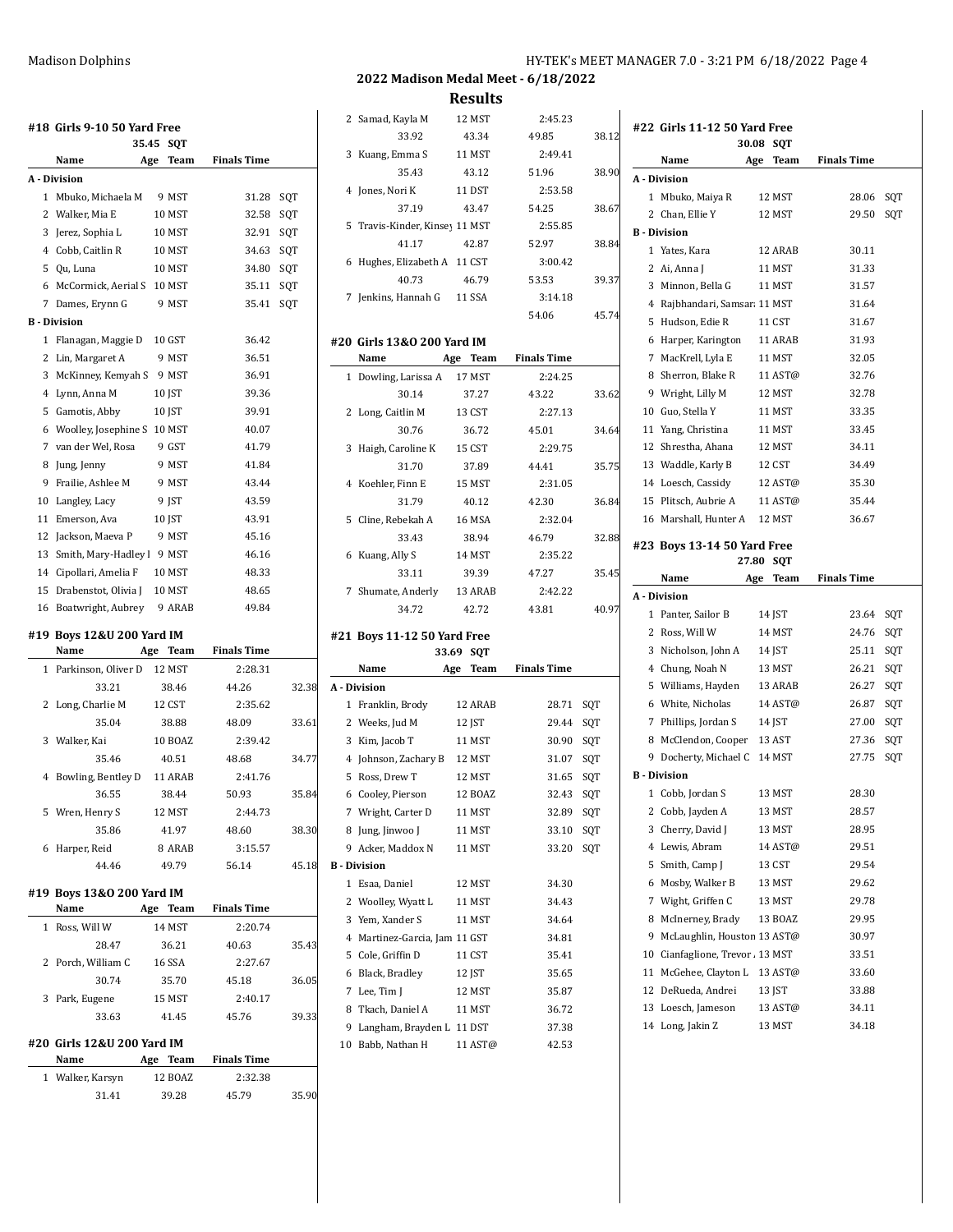| HY-TEK's MEET MANAGER 7.0 - 3:21 PM 6/18/2022 Page 5 |  |  |
|------------------------------------------------------|--|--|
|------------------------------------------------------|--|--|

|              | #24 Girls 13-14 50 Yard Free           |       |                   |                    |     |
|--------------|----------------------------------------|-------|-------------------|--------------------|-----|
|              |                                        | 30.04 | SQT               |                    |     |
|              | Name                                   | Age   | Team              | <b>Finals Time</b> |     |
|              | A - Division                           |       |                   |                    |     |
| $\mathbf{1}$ | Chan, Abigail S                        |       | 13 MSA            | 25.23              | SQT |
| 2            | Mbuko, Melia O                         |       | 14 MST            | 25.33              | SQT |
|              | 3 Aldridge, Brinley K 14 DST           |       |                   | 27.93              | SQT |
|              | 4 Leines, Alana M                      |       | 14 MST            | 29.05              | SQT |
|              | 5 Shumate, Anderly                     |       | 13 ARAB           | 29.11              | SQT |
|              | 6 Rajbhandari, Nirvana 13 MST          |       |                   | 29.49              | SQT |
| 7            | Ingram, Katie E                        |       | 14 SSA            | 29.59              | SQT |
|              | <b>B</b> - Division                    |       |                   |                    |     |
| $\mathbf{1}$ | Xu, Isabel Y                           |       | 13 MST            | 30.21              |     |
|              | 2 Gamotis, Anna M                      |       | 13 JST            | 30.96              |     |
|              | 3 Frailie, Jayne O                     |       | 13 MST            | 31.58              |     |
|              | 4 Yates, Kylie                         |       | 14 ARAB           | 31.73              |     |
|              | 5 Faulk, Addison C                     |       | 13 DST            | 32.22              |     |
|              | 6 Stevens, Piper K                     |       | 14 MST            | 36.57              |     |
|              | 7 Slaton, Jordan                       |       | 14 DST            | 37.84              |     |
|              | 8 Thompson, Sadie G                    |       | 13 SSA            | 44.51              |     |
|              | #25 Boys 15-18 50 Yard Free            |       |                   |                    |     |
|              |                                        | 25.06 | <b>SQT</b>        |                    |     |
|              | Name                                   | Age   | Team              | <b>Finals Time</b> |     |
|              | A - Division                           |       |                   |                    |     |
| 1            | Ramsey, Boone M                        |       | 17 MST            | 23.43              | SQT |
|              | 2 Armour, Luke A                       |       | 16 SSA            | 24.15              | SQT |
|              | <b>B</b> - Division                    |       |                   |                    |     |
| $\mathbf{1}$ | Nguyen, Grant G                        |       | 16 MST            | 25.59              |     |
|              | 2 Cole, Hilson L                       |       | 15 CST            | 25.88              |     |
|              | 3 Aldridge, Ray L                      |       | 17 MST            | 26.42              |     |
|              | 4 Wight, Parker M                      |       | 15 MST            | 27.53              |     |
|              | #26 Girls 15-18 50 Yard Free           |       |                   |                    |     |
|              |                                        | 29.80 | <b>SQT</b>        |                    |     |
|              | Name                                   | Age   | Team              | <b>Finals Time</b> |     |
|              | A - Division                           |       |                   |                    |     |
| 1            | Hudson, Ruby C                         |       | 17 CST            | 25.94              | SQT |
|              | 2 Ramsey, Lucy E                       |       | 17 MST            | 27.22              | SQT |
| 3            | Monceaux, Isabella                     |       | 17 AST@           | 27.50              | SQT |
|              | 4 Ramsey, Kate G                       |       | 16 MST            | 27.90              | SQT |
|              | 5 Creel, Minda                         |       | 15 BOAZ           | 28.01              | SQT |
|              | 6 Davis, Chaela                        |       | 17 MST            | 28.20              | SQT |
|              | 7 Lynn, Ella K                         |       | 18 JST            | 28.38              | SQT |
| 8            | Edwards, Liza K                        |       | 16 GST            | 28.46              | SQT |
|              | 9 Corbitt, Becca                       |       | 17 AST            | 29.41              | SQT |
| 10           | Blankenship, Katie X 15 MST            |       |                   | 29.54              | SQT |
|              | 11 Esaa, Claudia                       |       | 15 MST            | 29.62              | SQT |
| 12           | Pittenger, SaraGrace                   |       | 16 ARAB           | 29.72              | SQT |
| 13           | Koehler, Finn E                        |       | 15 MST            | 29.77              | SQT |
|              | <b>B</b> - Division                    |       |                   |                    |     |
| 1            | Frailie, Emi K                         |       | 16 MST            | 30.58              |     |
| 3            | 2 Venditto, Jordyn<br>Lucas, Chesney L |       | 16 ARAB<br>16 MST | 31.57<br>33.90     |     |
|              | 4 Meade, Kristina M                    |       | 17 MST            | 35.16              |     |
| 5            | Sherer, Sydney                         |       | 16 JST            | 38.30              |     |
|              |                                        |       |                   |                    |     |

| #27 Boys 8&U 25 Yard Breast |                                         |       |                |                    |            |
|-----------------------------|-----------------------------------------|-------|----------------|--------------------|------------|
|                             | Name                                    | 30.82 | SQT            | <b>Finals Time</b> |            |
|                             |                                         | Age   | Team           |                    |            |
|                             | A - Division                            |       |                |                    |            |
| 1                           | Harper, Reid<br>2 Flanagan, John Kirk F |       | 8 ARAB         | 21.67              | SQT        |
|                             | 3 Alred, Matthew W                      |       | 8 GST<br>8 GST | 24.76<br>25.12     | SQT        |
|                             | 4 Lackey, Abram J                       |       | 7 CST          | 25.77              | SQT        |
|                             | 5 Crow, Hank                            |       | 7 CST          | 26.49              | SQT<br>SQT |
|                             | 6 Lathan, Samuel                        |       | 8 ARAB         |                    |            |
|                             | 7 Wright, Evan M                        |       | 8 MST          | 26.82<br>26.93     | SQT<br>SQT |
|                             | 8 Ashcroft, Logan Z                     |       | 8 MST          | 26.98              | SQT        |
|                             |                                         |       | 7 ARAB         | 28.42              |            |
|                             | 9 Bowling, Bryson                       |       |                |                    | SQT        |
|                             | 10 Woolley, Thomas J                    |       | 8 MST          | 28.74              | SQT        |
|                             | 11 Flanagan, Finn M                     |       | 7 GST          | 29.49              | SQT        |
|                             | <b>B</b> - Division                     |       |                |                    |            |
|                             | 1 McDowell, Reid G                      |       | 8 DST          | 42.91              |            |
|                             | #28 Girls 8&U 25 Yard Breast            |       |                |                    |            |
|                             |                                         | 31.86 | <b>SQT</b>     |                    |            |
|                             | Name                                    | Age   | <b>Team</b>    | <b>Finals Time</b> |            |
|                             | A - Division                            |       |                |                    |            |
|                             | 1 Kuang, Hannah S                       |       | 7 MST          | 23.40              | SQT        |
|                             | 2 Hughes, Lauren G                      |       | 7 CST          | 25.18              | SOT        |
|                             | 3 Watkins, Tessa Kate                   |       | 8 GST          | 25.57              | SQT        |
|                             | 4 Blocker, Grace Ann                    |       | 8 GST          | 25.66              | SQT        |
|                             | 5 He, Joanna                            |       | 8 MST          | 26.20              | SQT        |
|                             | 6 Lancaster, Grace A                    |       | 7 MST          | 27.11              | SQT        |
|                             | 7 Zou, Alice B                          |       | 7 MST          | 29.21              | SQT        |
|                             | 8 McCormick, Erin S                     |       | 8 MST          | 30.53              | SQT        |
| 9                           | Rodriguez, Harper E                     |       | 8 CST          | 31.24              | SQT        |
|                             | 10 Goforth, Charlie                     |       | 8 BOAZ         | 31.44              | SQT        |
|                             | 14.46                                   |       | 16.98          |                    |            |
|                             | <b>B</b> - Division                     |       |                |                    |            |
|                             | 1 Weisenberger, Laure: 8 MST            |       |                | 34.04              |            |
|                             | 2 Munoz, Harper                         |       | 7 ARAB         | 36.23              |            |
| 3                           | Robertson, Emma V                       |       | 8 MST          | 38.54              |            |
|                             | #29 Boys 9-10 50 Yard Breast            |       |                |                    |            |
|                             |                                         | 56.93 | <b>SQT</b>     |                    |            |
|                             | Name                                    |       | Age Team       | <b>Finals Time</b> |            |
|                             | A - Division                            |       |                |                    |            |
|                             | 1 Alred, Michael W                      |       | 10 GST         | 43.93              | SQT        |
|                             | 2 Lackey, Briar T                       |       | 10 CST         | 45.13              | SQT        |
|                             | 3 Armour, Elijah R                      |       | <b>10 SSA</b>  | 46.18              | SQT        |
|                             | 4 Parkinson, Eli A                      |       | 9 MST          | 46.34              | SQT        |
|                             | 5 Crow, Harris O                        |       | 9 CST          | 47.82              | SQT        |
|                             | 6 Kuang, Jacob S                        |       | 9 MST          | 51.23              | SQT        |
|                             | 7 He, Will                              |       | 9 MST          | 52.39              | SQT        |
|                             | 8 Plitsch, Ryan J                       |       | 9 AST@         | 53.52              | SQT        |
|                             | 9 Fink, Jackson H                       |       | 9 MST          | 53.65              | SQT        |
|                             | 10 Tkach, Andrew J                      |       | 10 MST         | 53.79              | SQT        |
|                             | 11 Gamotis, Andrew                      |       | 10 JST         | 54.49              | SQT        |
|                             | 12 Franklin, Jacob                      |       | 10 ARAB        | 56.27              | SQT        |
|                             | <b>B</b> - Division                     |       |                |                    |            |
|                             | 1 Hunt, Parker                          |       | 9 BOAZ         | 1:00.56            |            |

| 2  | Park, Mason                             |     | 10 MST     | 1:00.90            |     |
|----|-----------------------------------------|-----|------------|--------------------|-----|
| 3  | Doyle, Davis G                          |     | 9 AST@     | 1:02.62            |     |
|    | 4 Turner, Declan                        |     | 10 BOAZ    | 1:04.39            |     |
| 5  | Loesch, Bentley                         |     | 10 AST@    | 1:06.85            |     |
|    | #30  Girls 9-10 50 Yard Breast          |     |            |                    |     |
|    | 55.48                                   |     | <b>SQT</b> |                    |     |
|    | Name<br>Age                             |     | Team       | <b>Finals Time</b> |     |
|    | A - Division                            |     |            |                    |     |
| 1  | McCormick, Aerial S                     |     | 10 MST     | 40.92              | SQT |
|    | 2 Walker, Mia E                         |     | 10 MST     | 43.06              | SQT |
| 3  | Jerez, Sophia L                         |     | 10 MST     | 43.83              | SQT |
|    | 4 Jensen, Audrey L                      |     | 9 MST      | 44.53              | SQT |
|    | 5 Zou, Kylie E                          |     | 9 MST      | 45.61              | SQT |
|    | 6 Qu, Luna                              |     | 10 MST     | 46.46              | SQT |
|    | 7 Gamotis, Abby                         |     | 10 JST     | 50.70              | SQT |
| 8  | Jung, Jenny                             |     | 9 MST      | 52.26              | SQT |
| 9  | Harris, Elizabeth                       |     | 9 ARAB     | 52.94              | SQT |
| 10 | Frailie, Ashlee M                       |     | 9 MST      | 53.32              | SQT |
| 11 | Woolley, Josephine S                    |     | 10 MST     | 53.38              | SQT |
|    | <b>B</b> - Division                     |     |            |                    |     |
|    | 1 Moore, Addison L                      |     | 10 MST     | 59.83              |     |
|    | 2 Drabenstot, Olivia J                  |     | 10 MST     | 1:01.04            |     |
| 3  | Zhang, Rachel J                         |     | 10 MST     | 1:01.99            |     |
|    | 4 Lee, Grace J                          |     | 9 MST      | 1:03.13            |     |
| 5  | Langley, Lacy                           |     | 9 JST      | 1:03.73            |     |
|    | 6 Boatwright, Aubrey                    |     | 9 ARAB     | 1:12.78            |     |
|    |                                         |     |            |                    |     |
|    | #31 Boys 11-12 50 Yard Breast           |     |            |                    |     |
|    |                                         |     |            |                    |     |
|    | 59.51                                   |     | SQT        |                    |     |
|    | Name                                    | Age | Team       | <b>Finals Time</b> |     |
|    | A - Division                            |     |            |                    |     |
| 1  | Yang, Edison L                          |     | 12 MST     | 30.49              | SQT |
| 2  | Mann, Magnus T                          |     | 12 CST     | 34.73              | SQT |
| 3  | Parkinson, Oliver D                     |     | 12 MST     | 35.58              | SQT |
|    | 4 Franklin, Brody                       |     | 12 ARAB    | 37.91              | SQT |
| 5  | Johnson, Zachary B                      |     | 12 MST     | 38.94              | SQT |
| 6  | Wright, Carter D                        |     | 11 MST     | 42.66              | SQT |
| 7  | Lee, Tim J                              |     | 12 MST     | 43.03              | SQT |
| 8  | Jung, Jinwoo J                          |     | 11 MST     | 43.09              | SQT |
|    | 9 Ross, Drew T                          |     | 12 MST     | 44.39              | SQT |
|    | 10 Azbell, Andrew                       |     | 12 JST     | 44.87              | SQT |
|    | 11 Martinez-Garcia, Jam 11 GST          |     |            | 47.86 SQT          |     |
|    | 12 Tkach, Daniel A                      |     | 11 MST     | 48.36 SQT          |     |
|    | 13 Woolley, Wyatt L                     |     | 11 MST     | 49.46 SQT          |     |
|    | 14 Black, Bradley                       |     | 12 JST     | 51.58              | SQT |
|    | <b>B</b> - Division                     |     |            |                    |     |
|    | 1 Goforth, Carver                       |     | 11 BOAZ    | 1:00.70            |     |
|    | #32 Girls 11-12 50 Yard Breast<br>40.62 |     | SQT        |                    |     |
|    | Name                                    | Age | Team       | <b>Finals Time</b> |     |
|    | A - Division                            |     |            |                    |     |
|    | 1 Jensen, Annabelle J                   |     | 12 MST     | 35.41              | SQT |
|    | 2 Lackey, Mika A                        |     | 12 CST     | 35.47 SQT          |     |
|    | 3 Rajbhandari, Samsar 11 MST            |     |            | 37.19              | SQT |
|    | 4 Parish, Jennifer K                    |     | 12 MST     | 38.64              | SQT |
|    |                                         |     |            |                    |     |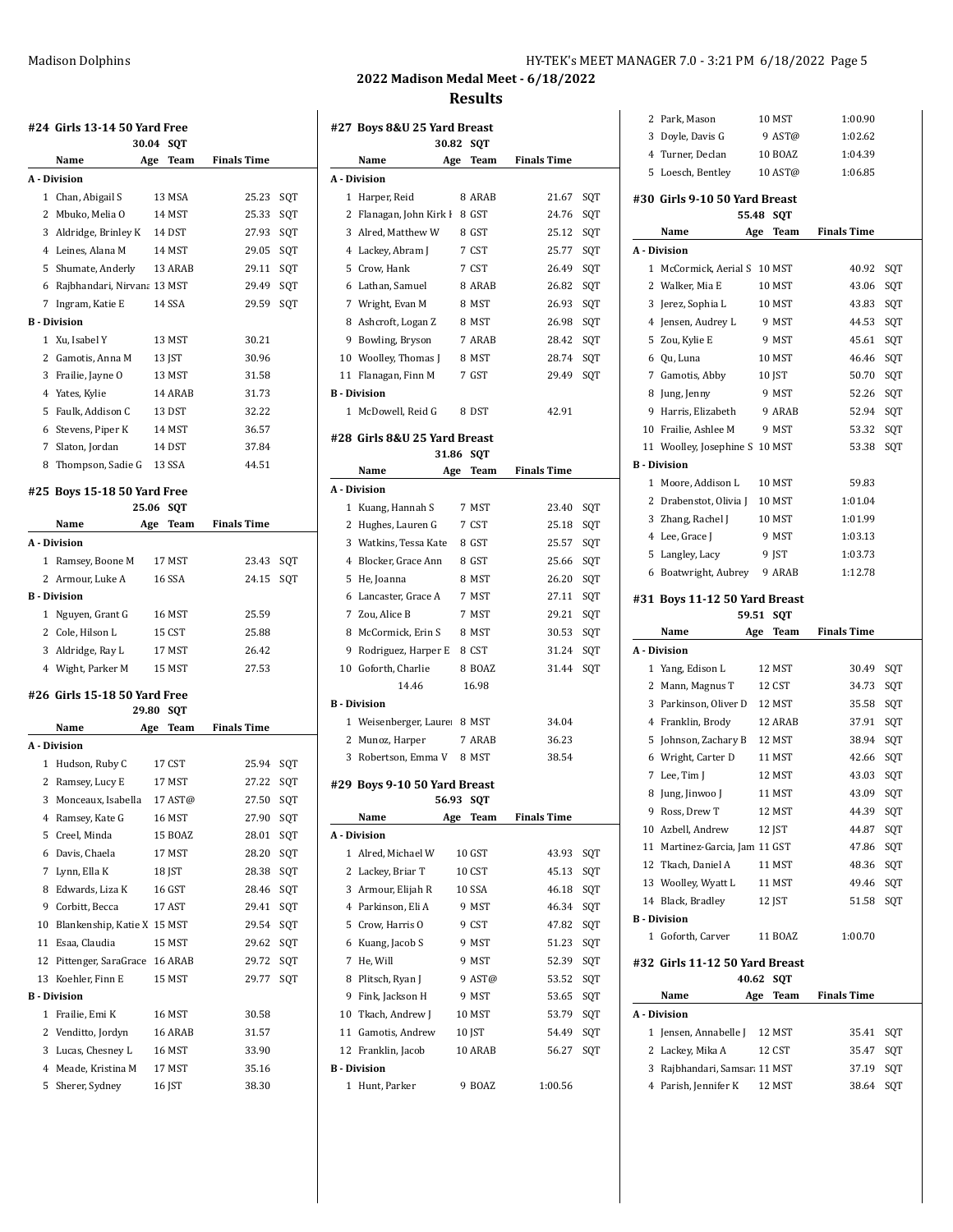### Madison Dolphins Matison Dolphins HY-TEK's MEET MANAGER 7.0 - 3:21 PM 6/18/2022 Page 6

## **2022 Madison Medal Meet - 6/18/2022 Results**

# **A - Division ... (#32 Girls 11-12 50 Yard Breast)**

|              | 5 Chan, Ellie Y      | 12 MST  | 40.12 | SQT |
|--------------|----------------------|---------|-------|-----|
|              | 6 Yang, Christina    | 11 MST  | 40.57 | SQT |
|              | <b>B</b> Division    |         |       |     |
| $\mathbf{1}$ | Hudson, Edie R       | 11 CST  | 41.30 |     |
|              | 2 Jenkins, Hannah G  | 11 SSA  | 41.85 |     |
|              | 3 Wright, Lilly M    | 12 MST  | 41.99 |     |
| 4            | MacKrell, Lyla E     | 11 MST  | 42.26 |     |
|              | 5 Ai, Anna J         | 11 MST  | 42.28 |     |
|              | 6 Yates, Kara        | 12 ARAB | 42.31 |     |
| 7            | Harper, Karington    | 11 ARAB | 42.41 |     |
| 8            | Waddle, Karly B      | 12 CST  | 42.79 |     |
| 9            | Guo, Stella Y        | 11 MST  | 42.87 |     |
| 10           | Sherron, Blake R     | 11 AST@ | 45.00 |     |
| 11           | Loesch, Cassidy      | 12 AST@ | 46.16 |     |
|              | 12 Shrestha, Ahana   | 12 MST  | 46.28 |     |
|              | 13 Plitsch, Aubrie A | 11 AST@ | 51.51 |     |
|              | 14 Koehler, Brynna A | 11 MST  | 55.73 |     |

### **#33 Boys 13-14 50 Yard Breast**

| <b>SOT</b><br>41.88 |                                |       |            |                    |     |
|---------------------|--------------------------------|-------|------------|--------------------|-----|
|                     | Name                           | Age   | Team       | <b>Finals Time</b> |     |
|                     | A - Division                   |       |            |                    |     |
| 1                   | Ross, Will W                   |       | 14 MST     | 29.08              | SOT |
| 2                   | McClendon, Cooper              |       | 13 AST     | 33.98              | SQT |
| 3                   | White, Nicholas                |       | 14 AST@    | 35.27              | SQT |
| 4                   | Phillips, Jordan S             |       | 14 JST     | 36.84              | SQT |
| 5                   | Mosby, Walker B                |       | 13 MST     | 39.25              | SQT |
| 6                   | McInerney, Brady               |       | 13 BOAZ    | 39.64              | SQT |
| 7                   | MacKrell, Kyle D               |       | 13 MST     | 40.00              | SQT |
| 8                   | Lewis, Abram                   |       | 14 AST@    | 40.27              | SQT |
|                     | <b>B</b> - Division            |       |            |                    |     |
| 1                   | Cianfaglione, Trevor 13 MST    |       |            | 43.73              |     |
| 2                   | Long, Jakin Z                  |       | 13 MST     | 45.55              |     |
| 3                   | McGehee, Clayton L 13 AST@     |       |            | 49.90              |     |
| 4                   | DeRueda, Andrei                |       | 13 JST     | 50.26              |     |
|                     | #34 Girls 13-14 50 Yard Breast | 43.36 | <b>SOT</b> |                    |     |
|                     | Name                           | Age   | Team       | <b>Finals Time</b> |     |

|    | A - Division                |                   |       |     |
|----|-----------------------------|-------------------|-------|-----|
| 1  | Shumate, Anderly            | 13 ARAB           | 34.89 | SOT |
|    | 2 DeWitte, Claire           | $14$ AST $\omega$ | 35.45 | SOT |
|    | 3 Leines, Alana M           | <b>14 MST</b>     | 36.83 | SOT |
|    | 4 Mbuko, Melia O            | 14 MST            | 36.90 | SOT |
| 5. | Rajbhandari, Nirvana 13 MST |                   | 38.65 | SOT |
|    | 6 Frailie, Jayne O          | <b>13 MST</b>     | 39.90 | SOT |
|    | B - Division                |                   |       |     |
|    | 1 Yates, Kylie              | 14 ARAB           | 44.63 |     |
|    | 2 Thompson, Sadie G         | 13 SSA            | 49.62 |     |
|    | 3 Stevens, Piper K          | 14 MST            | 54 96 |     |
|    |                             |                   |       |     |

|   | #35 Boys 15-18 50 Yard Breast  |        |            |                    |     |
|---|--------------------------------|--------|------------|--------------------|-----|
|   |                                | 33.93  | <b>SQT</b> |                    |     |
|   | Name                           | Age    | Team       | <b>Finals Time</b> |     |
|   | A - Division                   |        |            |                    |     |
|   | 1 Choung, John J               |        | 17 MSA     | 26.53              | SQT |
|   | 2 Franklin, Colby              |        | 16 ARAB    | 29.10              | SQT |
|   | 3 van der Wel, Marcel / 18 GST |        |            | 33.41              | SQT |
|   | <b>B</b> - Division            |        |            |                    |     |
|   | 1 Nguyen, Grant G              |        | 16 MST     | 34.56              |     |
|   | 2 Porch, William C             |        | 16 SSA     | 36.05              |     |
|   | 3 Park, Eugene                 |        | 15 MST     | 36.62              |     |
|   | 4 Cole, Hilson L               |        | 15 CST     | 38.03              |     |
|   | #36 Girls 15-18 50 Yard Breast |        |            |                    |     |
|   |                                | 37.17  | <b>SQT</b> |                    |     |
|   | Name                           |        | Age Team   | <b>Finals Time</b> |     |
|   | A - Division                   |        |            |                    |     |
|   | 1 Hudson, Ruby C               |        | 17 CST     | 32.74              | SQT |
|   | 2 Lynn, Ella K                 |        | 18 JST     | 33.77              | SQT |
|   | 3 Edwards, Liza K              |        | 16 GST     | 33.97              | SQT |
|   | 4 Koehler, Finn E              |        | 15 MST     | 34.44              | SQT |
|   | 5 Corbitt, Becca               |        | 17 AST     | 34.47              | SQT |
|   | 6 Creel, Minda                 |        | 15 BOAZ    | 34.68              | SQT |
|   | 7 Haigh, Caroline K            | 15 CST |            | 35.51              | SQT |
|   | 8 Monceaux, Isabella 17 AST@   |        |            | 35.70              | SQT |
|   | 9 Frailie, Emi K               |        | 16 MST     | 35.86              | SQT |
|   | 10 Esaa, Claudia               |        | 15 MST     | 36.42              | SQT |
|   | 11 Blankenship, Katie X 15 MST |        |            | 36.51              | SQT |
|   | <b>B</b> - Division            |        |            |                    |     |
|   | 1 Ramsey, Kate G               |        | 16 MST     | 37.99              |     |
|   | 2 Venditto, Jordyn             |        | 16 ARAB    | 42.88              |     |
|   | 3 Smith, Cheyenne C 15 JST     |        |            | 44.10              |     |
|   | 4 Lucas, Chesney L             |        | 16 MST     | 47.67              |     |
|   | #37 Boys 6&U 25 Yard Back      |        |            |                    |     |
|   |                                | 35.39  | SQT        |                    |     |
|   | Name                           |        | Age Team   | <b>Finals Time</b> |     |
|   | A - Division                   |        |            |                    |     |
|   | 1 Blocker, Mac                 |        | 6 GST      | 29.22              | SQT |
|   | 2 Woolley, Henry E 6 MST       |        |            | 29.52              | SQT |
|   | 3 Jones, Phoenix               |        | 6 BOAZ     | 32.96              | SQT |
|   | <b>B</b> - Division            |        |            |                    |     |
|   | 1 Briscoe, River L             |        | 5 MST      | 37.16              |     |
|   | 2 Jensen, Joey M               |        | 6 MST      | 39.84              |     |
|   | 3 Alred, Maxwell               |        | 5 GST      | 41.27              |     |
|   | 4 Rafferty, Cash C             |        | 6 MST      | 44.93              |     |
|   | #38 Girls 6&U 25 Yard Back     | 31.46  | SQT        |                    |     |
|   | Name                           |        | Age Team   | <b>Finals Time</b> |     |
|   | A - Division                   |        |            |                    |     |
|   | 1 Starkey, Brynton R           |        | 6 MST      | 26.01              | SQT |
|   | <b>B</b> - Division            |        |            |                    |     |
|   | 1 Jones, Willa F               |        | 6 DST      | 32.86              |     |
| 2 | Hayden, Alessa G               |        | 5 MST      | 38.41              |     |
|   | 3 Robertson, Amelia J          |        | 6 MST      | 39.18              |     |

|    | 4 Hart, Audrey M                            | 6 MST       | 39.33              |     |
|----|---------------------------------------------|-------------|--------------------|-----|
|    | 5 Smith, Marielle B                         | 6 CST       | 41.18              |     |
|    | 6 Lee, Zoev                                 | 6 SSA       | 47.40              |     |
|    | 7 Chaloupka, Lizzy C                        | 6 MST       | 48.34              |     |
|    | #39 Boys 7-8 25 Yard Back                   |             |                    |     |
|    | 23.52                                       | <b>SQT</b>  |                    |     |
|    | Name<br>Age                                 | <b>Team</b> | <b>Finals Time</b> |     |
|    | A - Division                                |             |                    |     |
|    | 1 Crow, Hank                                | 7 CST       | 20.30              | SQT |
|    | 2 Flanagan, John Kirk I 8 GST               |             | 22.26              | SQT |
|    | 3 Chan, Christopher S                       | 8 MST       | 22.54              | SQT |
|    | 4 Duncan, Jace                              | 7 BOAZ      | 22.71              | SQT |
|    | 5 Woolley, Thomas J                         | 8 MST       | 22.78              | SQT |
|    | 6 Lackey, Abram J                           | 7 CST       | 23.28              | SQT |
|    | 7 Lewis, Nate                               | 7 BOAZ      | 23.48              | SQT |
|    | <b>B</b> - Division                         |             |                    |     |
|    | 1 Wright, Evan M                            | 8 MST       | 23.74              |     |
|    | 2 Alred, Matthew W                          | 8 GST       | 24.06              |     |
|    | 3 Tomas, Gabriel                            | 7 BOAZ      | 24.37              |     |
|    | 4 Hart, Alex J                              | 7 MST       | 25.12              |     |
|    | 5 Ferrell, Hudson T                         | 8 AST@      | 25.53              |     |
|    | 6 Flanagan, Finn M                          | 7 GST       | 26.39              |     |
|    | 7 Lathan. Samuel                            | 8 ARAB      | 26.69              |     |
|    | 14.18                                       | 12.51       |                    |     |
|    | 8 Ashcroft, Logan Z                         | 8 MST       | 26.71              |     |
|    | 9 Bowling, Bryson                           | 7 ARAB      | 26.76              |     |
|    | 10 Thaxton, Ward G                          | 7 MST       | 27.14              |     |
|    | 11 He, Lucas L                              | 7 MST       | 31.78              |     |
|    | 12 Gosier, Peter D                          | 8 MST       | 31.95              |     |
|    | 13 Hunt, Easton                             | 8 BOAZ      | 32.67              |     |
|    | 14 Arterburn, Jackson S                     | 7 DST       | 33.77              |     |
|    | 15 Hsu, Raymond L                           | 7 MST       | 35.37              |     |
|    | 27.01                                       | 8.36        |                    |     |
|    | 16 Norton, Lucas B                          | 7 MST       | 37.84              |     |
|    |                                             |             |                    |     |
|    | #40 Girls 7-8 25 Yard Back<br>23.75         | <b>SQT</b>  |                    |     |
|    | Name<br>Age                                 | Team        | <b>Finals Time</b> |     |
|    | A - Division                                |             |                    |     |
| 1  | Kuang, Hannah S                             | 7 MST       | 20.79              | SQT |
|    | 2 Lancaster, Grace A                        | 7 MST       | 21.36              | SQT |
| 3  | Watkins, Tessa Kate                         | 8 GST       | 21.57              | SQT |
|    | <b>B</b> - Division                         |             |                    |     |
| 1  | Blocker, Grace Ann                          | 8 GST       | 23.87              |     |
|    | 2 He, Joanna                                | 8 MST       | 24.10              |     |
|    | 3 Zou, Alice B                              | 7 MST       | 24.43              |     |
|    | 4 Weisenberger, Laure: 8 MST                |             | 24.66              |     |
|    |                                             | 8 CST       | 24.78              |     |
|    | 5 Rodriguez, Harper E<br>6 Goforth, Charlie | 8 BOAZ      | 26.55              |     |
|    |                                             |             |                    |     |
|    | 7 Gilbert, Addison                          | 8 BOAZ      | 26.84              |     |
| 8  | Munoz, Harper                               | 7 ARAB      | 26.87              |     |
| 9  | McCormick, Erin S                           | 8 MST       | 28.04              |     |
| 10 | Plitsch, Annika G                           | 7 AST@      | 28.15              |     |
| 11 | Pysh, Claire L                              | 7 MST       | 28.42              |     |
| 12 | Hayden, Mckinley R                          | 7 MST       | 28.43              |     |
| 13 | Howell, Claire L                            | 7 MST       | 30.73              |     |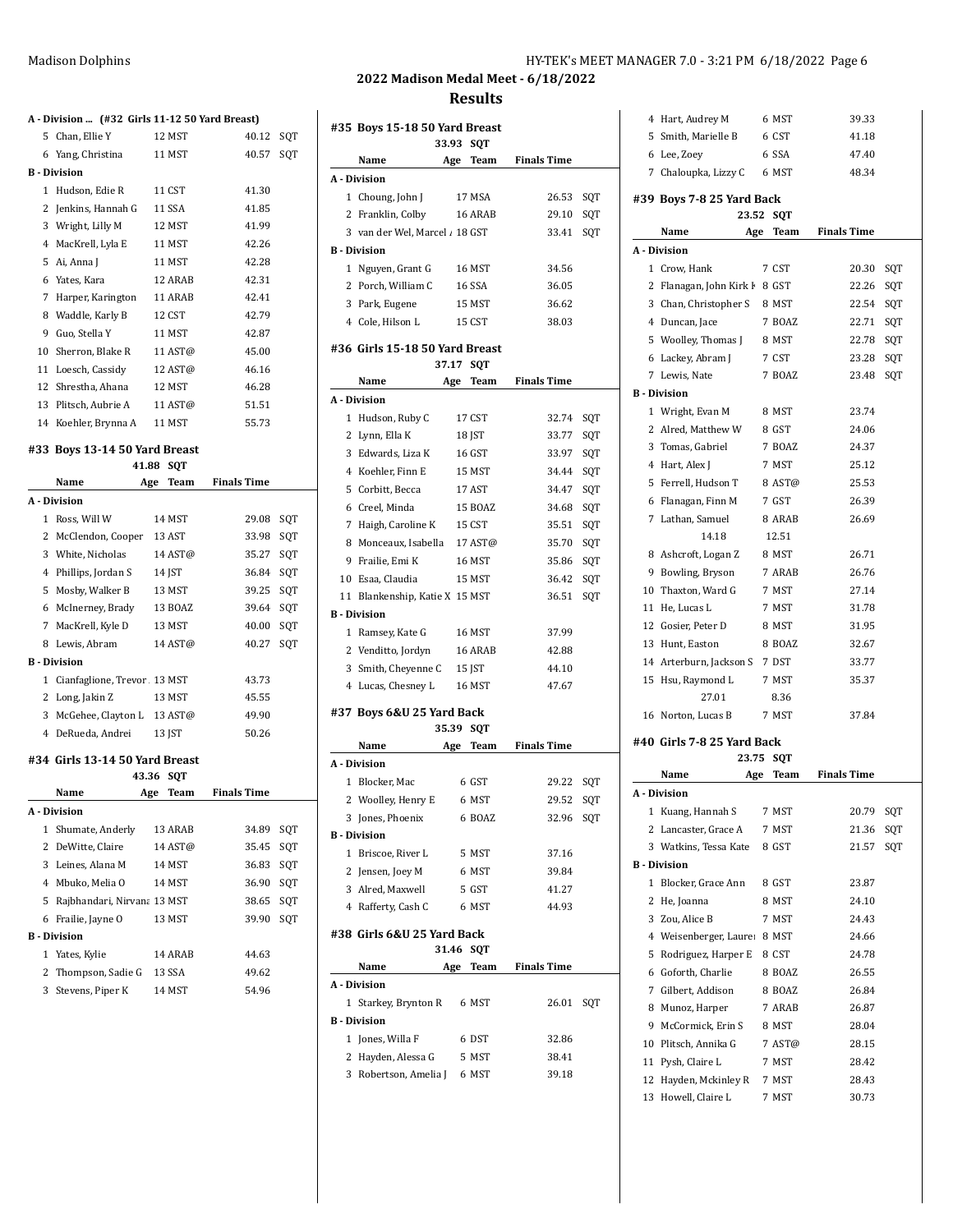|          | B - Division  (#40 Girls 7 8 25 Yard Back) |                     |                    |     |
|----------|--------------------------------------------|---------------------|--------------------|-----|
| 14       | Davis, Jesslyn A                           | 7 CST               | 31.18              |     |
| 15       | Cook, Tessa                                | 8 BOAZ              | 31.95              |     |
|          | 16 Bishop, Abigail C                       | 7 MST               | 32.40              |     |
|          | #41 Boys 9-10 50 Yard Back                 | 48.15<br><b>SOT</b> |                    |     |
|          | Name                                       | Team<br>Age         | <b>Finals Time</b> |     |
|          | A Division                                 |                     |                    |     |
|          | 1 Lackey, Briar T                          | 10 CST              | 38.19              | SQT |
|          | 2 Parkinson, Eli A                         | 9 MST               | 39.37              | SQT |
|          | 3 Berryhill, Griffin D                     | 9 CST               | 39.77              | SQT |
|          | 4 Tinti, Francesco M                       | 10 MST              | 41.96              | SQT |
| 5        | Kuang, Jacob S                             | 9 MST               | 43.86              | SQT |
| 6        | Jones, Jaxon                               | 9 BOAZ              | 44.56              | SQT |
|          | <b>B</b> - Division                        |                     |                    |     |
|          | 1 Weisenberger, Ander 10 MST               |                     | 48.27              |     |
| 2        | He, Will                                   | 9 MST               | 48.33              |     |
| 3        | Jackson, Rowan C                           | 9 MST               | 48.47              |     |
|          | 4 Lathan, Gabriel                          | 10 ARAB             | 49.80              |     |
| 5        | Adkison, Fisher                            | 9 GST               | 51.67              |     |
| 6        | Jerez, Esteban C                           | 9 MST               | 52.58              |     |
|          | 7 Hunt, Parker                             | 9 BOAZ              | 57.11              |     |
| 8        | Loesch, Bentley                            | 10 AST@             | 1:01.23            |     |
| 9        | Fernandez, Mati                            | 9 MST               | 1:02.20            |     |
|          | 10 Ray, Porter B                           | 9 DST               | 1:10.34            |     |
|          | 11 Penner, Sam T                           | 9 CST               | 1:30.83            |     |
|          |                                            |                     |                    |     |
|          | #42 Girls 9-10 50 Yard Back                |                     |                    |     |
|          |                                            |                     |                    |     |
|          | Name                                       | 42.95 SQT           |                    |     |
|          |                                            | Team<br>Age         | <b>Finals Time</b> |     |
|          | A - Division                               |                     |                    |     |
|          | 1 Walker, Mia E                            | 10 MST              | 36.08              | SQT |
| 2        | Mbuko, Michaela M                          | 9 MST               | 36.90              | SQT |
| 3        | Jerez, Sophia L                            | 10 MST              | 38.15              | SQT |
|          | 4 Cobb, Caitlin R                          | 10 MST              | 38.31              | SQT |
| 5        | Jensen, Audrey L                           | 9 MST               | 39.88              | SQT |
| 6        | Zou, Kylie E                               | 9 MST               | 40.01              | SQT |
| 7        | McCormick, Aerial S 10 MST                 |                     | 40.17              | SQT |
| 8        | Qu, Luna                                   | 10 MST              | 41.53              | SQT |
| 9        | Lin, Margaret A                            | 9 MST               | 41.70              | SQT |
|          | <b>B</b> Division                          |                     |                    |     |
| 1        | Lynn, Anna M                               | 10 JST              | 46.10              |     |
| 2        | McKinney, Kemyah S                         | 9 MST               | 47.61              |     |
| 3        | Harris, Elizabeth                          | 9 ARAB              | 47.90              |     |
| 4        | Jung, Jenny                                | 9 MST               | 49.67              |     |
| 5        | Arterburn, Clara N                         | 10 DST              | 51.74              |     |
| 6        | Frailie, Ashlee M                          | 9 MST               | 52.09              |     |
| 7        | Boatwright, Aubrey                         | 9 ARAB              | 53.12              |     |
| 8        | Lewis, Scarlett                            | 9 AST@              | 55.23              |     |
| 9        | Cipollari, Amelia F                        | 10 MST              | 55.31              |     |
| 10       | Jackson, Maeva P                           | 9 MST               | 56.90              |     |
| 11       | Moore, Addison L                           | 10 MST              | 57.12              |     |
| 12       | Drabenstot, Olivia J                       | 10 MST              | 57.14              |     |
| 13<br>14 | Smith, Mary-Hadley l<br>Lee, Grace J       | 9 MST<br>9 MST      | 57.59<br>58.74     |     |

|   | 15 Weaver, Aly                 | 9 JST    | 1:03.99            |
|---|--------------------------------|----------|--------------------|
|   | 16 Hedrick, Heather E 10 MST   |          | 1:05.07            |
|   |                                |          |                    |
|   | #43 Boys 12&U 100 Yard Breast  |          |                    |
|   | Name                           | Age Team | <b>Finals Time</b> |
|   | 1 Yang, Edison L               | 12 MST   | 1:08.32            |
|   | 32.55                          | 35.77    |                    |
| 2 | Mann, Magnus T                 | 12 CST   | 1:18.00            |
|   | 36.06                          | 41.94    |                    |
|   | 3 Walker, Kai                  | 10 BOAZ  | 1:25.52            |
|   | 41.48                          | 44.04    |                    |
| 4 | Franklin, Brody                | 12 ARAB  | 1:26.14            |
|   | 38.32                          | 47.82    |                    |
| 5 | Lee, Tim J                     | 12 MST   | 1:33.71            |
|   | 43.15                          | 50.56    |                    |
|   | 6 Alred, Michael W             | 10 GST   | 1:36.41            |
|   | 45.91                          | 50.50    |                    |
| 7 | Harper, Reid                   | 8 ARAB   | 1:44.52            |
|   | 49.57                          | 54.95    |                    |
|   | 8 Crow, Harris O               | 9 CST    | 1:48.33            |
|   | 50.22                          | 58.11    |                    |
|   | #43 Boys 13&0 100 Yard Breast  |          |                    |
|   | Name                           | Age Team | <b>Finals Time</b> |
|   | 1 Ross, Will W                 | 14 MST   | 1:03.53            |
|   | 29.42                          | 34.11    |                    |
| 2 | Franklin, Colby                | 16 ARAB  | 1:06.28            |
|   | 30.27                          | 36.01    |                    |
| 3 | DeWitte, Ryan                  | 16 AST@  | 1:12.90            |
|   | 33.85                          | 39.05    |                    |
|   | 4 Park, Eugene                 | 15 MST   | 1:17.35            |
|   | 36.72                          | 40.63    |                    |
| 5 | Porch, William C 16 SSA        |          | 1:18.48            |
|   | 36.70                          | 41.78    |                    |
| 6 | Cherry, David J                | 13 MST   | 1:24.19            |
|   | 40.20                          | 43.99    |                    |
| 7 | Long, Jakin Z                  | 13 MST   | 1:42.68            |
|   | 46.71                          | 55.97    |                    |
|   |                                |          |                    |
|   | #44 Girls 12&U 100 Yard Breast |          |                    |
|   | Name                           | Age Team | <b>Finals Time</b> |
| 1 | Lackey, Mika A                 | 12 CST   | 1:20.18            |
|   | 36.92                          | 43.26    |                    |
| 2 | Rajbhandari, Samsar 11 MST     |          | 1:24.69            |
|   | 39.22                          | 45.47    |                    |
| 3 | Yang, Christina                | 11 MST   | 1:27.42            |
|   | 41.10                          | 46.32    |                    |
| 4 | McCormick, Aerial S 10 MST     |          | 1:29.17            |
|   | 42.35                          | 46.82    |                    |
| 5 | Hudson, Edie R                 | 11 CST   | 1:31.10            |
|   | 42.40                          | 48.70    |                    |
| 6 | Kuang, Emma S 11 MST           |          | 1:32.29            |
|   | 43.94                          | 48.35    |                    |
| 7 | Hughes, Elizabeth A 11 CST     |          | 1:32.44            |
|   | 44.27                          | 48.17    |                    |
| 8 | Jensen, Audrey L               | 9 MST    | 1:33.21            |
|   | 43.78                          | 49.43    |                    |
|   |                                |          |                    |
|   |                                |          |                    |

|   | 9 MacKrell, Lyla E 11 MST            |                 | 1:33.37            |     |
|---|--------------------------------------|-----------------|--------------------|-----|
|   | 43.42                                | 49.95           |                    |     |
|   | 10 Travis-Kinder, Kinsey 11 MST      |                 | 1:35.58            |     |
|   | 44.49                                | 51.09           |                    |     |
|   | 11 Jenkins, Hannah G 11 SSA          |                 | 1:36.08            |     |
|   | 45.03                                | 51.05           |                    |     |
|   | 12 Sherron, Blake R 11 AST@          |                 | 1:39.66            |     |
|   | 46.56                                | 53.10           |                    |     |
|   | 13 Loesch, Cassidy                   | 12 AST@         | 1:44.95            |     |
|   | 46.75<br>14 Harris, Elizabeth 9 ARAB | 58.20           |                    |     |
|   | 54.67 1:01.01                        |                 | 1:55.68            |     |
|   |                                      |                 |                    |     |
|   | #44  Girls 13&0 100 Yard Breast      |                 |                    |     |
|   | Name                                 | Age Team        | <b>Finals Time</b> |     |
|   | 1 Hudson, Ruby C                     | 17 CST          | 1:12.11            |     |
|   | 33.40                                | 38.71           |                    |     |
|   | 2 Park, Isabelle J                   | 13 MSA          | 1:13.79            |     |
|   | 35.76                                | 38.03           |                    |     |
|   | 3 Chan, Abigail S                    | 13 MSA          | 1:15.05            |     |
|   | 35.41                                | 39.64           |                    |     |
|   | 4 Lynn, Ella K                       | 18 JST          | 1:15.34            |     |
|   | 34.91                                | 40.43           |                    |     |
|   | 5 Long, Caitlin M 13 CST             |                 | 1:16.29            |     |
|   | 35.20                                | 41.09           |                    |     |
|   | 6 Corbitt, Becca 17 AST              |                 | 1:18.07            |     |
| 7 | 35.61                                | 42.46           |                    |     |
|   | Shumate, Anderly 13 ARAB             |                 | 1:18.35            |     |
|   | 36.85                                | 41.50           | 1:18.47            |     |
|   | 8 Edwards, Liza K 16 GST<br>34.86    |                 |                    |     |
|   |                                      | 43.61<br>16 MST | 1:19.37            |     |
|   | 9 Frailie, Emi K<br>37.25            | 42.12           |                    |     |
|   | 10 Monceaux, Isabella 17 AST@        |                 | 1:20.92            |     |
|   | 36.57                                | 44.35           |                    |     |
|   | 11 Kuang, Ally S                     | 14 MST          | 1:24.14            |     |
|   | 39.44                                | 44.70           |                    |     |
|   | 12 Rajbhandari, Nirvana 13 MST       |                 | 1:26.06            |     |
|   | 39.40                                | 46.66           |                    |     |
|   | 13 Ingram, Katie E                   | 14 SSA          | 1:29.46            |     |
|   | 40.89                                | 48.57           |                    |     |
|   | 14 Langley, Lakyn                    | 13 JST          | 1:31.40            |     |
|   | 40.28                                | 51.12           |                    |     |
|   | 15 Blankenship, Sarah J 14 MST       |                 | 1:46.35            |     |
|   | 48.95                                | 57.40           |                    |     |
|   |                                      |                 |                    |     |
|   | #45 Boys 11-12 50 Yard Back          | 48.63 SQT       |                    |     |
|   | Name<br>Age                          | Team            | <b>Finals Time</b> |     |
|   | A - Division                         |                 |                    |     |
|   | 1 Yang, Edison L                     | 12 MST          | 29.88              | SQT |
|   | 2 Mann, Magnus T                     | 12 CST          | 30.50              | SQT |
|   | 3 Bowling, Bentley D                 | 11 ARAB         | 34.77              | SQT |
|   | *4 Johnson, Zachary B                | 12 MST          | 35.49              | SQT |
|   | *4 Kim, Jacob T                      | 11 MST          | 35.49              | SQT |
|   | 6 Wren, Henry S                      | 12 MST          | 36.77              | SQT |
|   |                                      |                 |                    |     |
|   |                                      | 12 BOAZ         | 37.19              | SQT |
|   | 7 Cooley, Pierson<br>8 Ross, Drew T  | 12 MST          | 39.76              | SQT |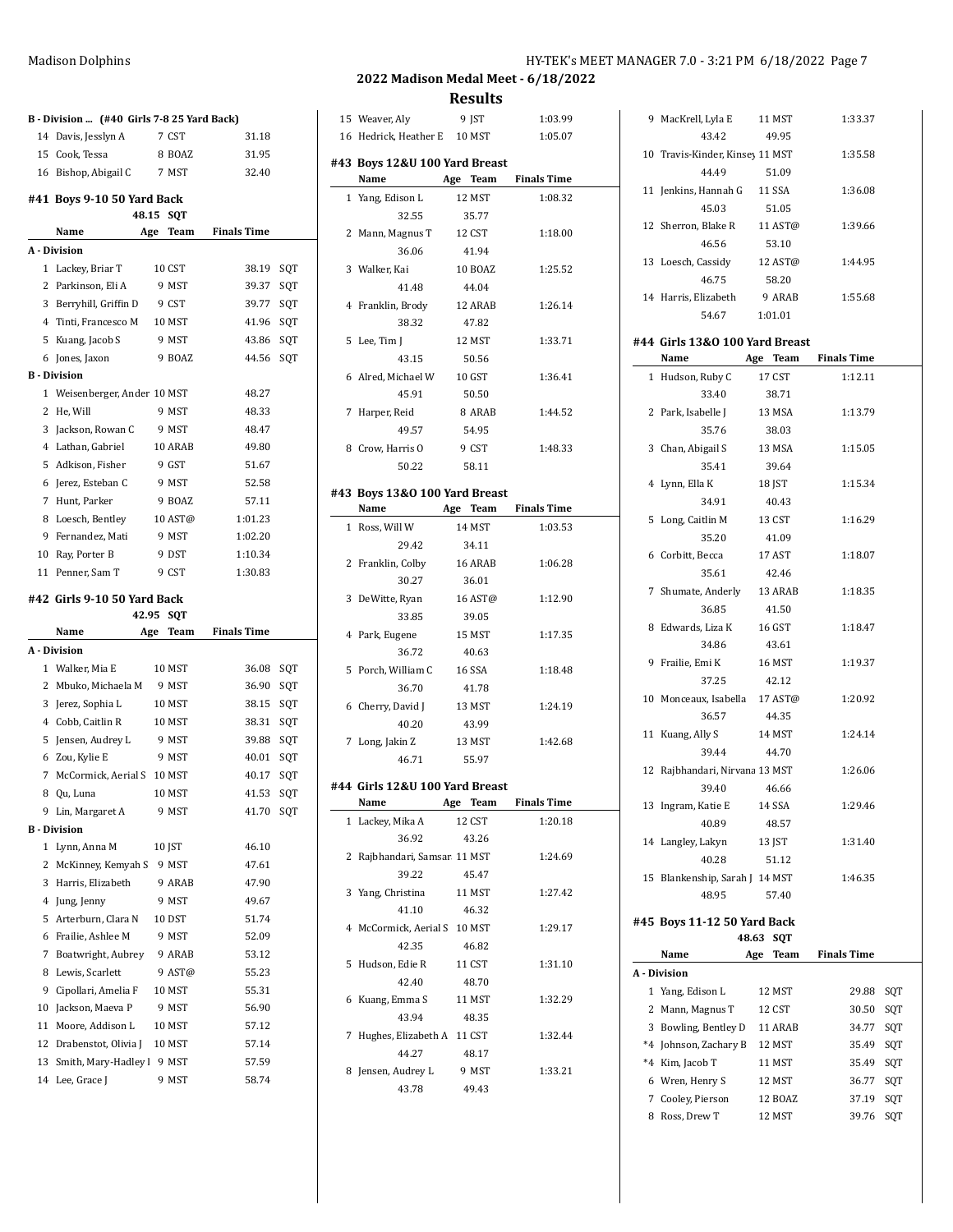|   | A Division  (#45 Boys 11 12 50 Yard Back) |            |                    |     |
|---|-------------------------------------------|------------|--------------------|-----|
|   | 9 Yem, Xander S                           | 11 MST     | 40.21              | SQT |
|   | 10 Acker, Maddox N                        | 11 MST     | 40.38              | SQT |
|   | 11 Wright, Carter D                       | 11 MST     | 42.13              | SQT |
|   | 12 Cole, Griffin D                        | 11 CST     | 42.68              | SQT |
|   | 13 Esaa, Daniel                           | 12 MST     | 43.45              | SQT |
|   | 14 Black, Bradley                         | 12 JST     | 44.89              | SQT |
|   | 15 Woolley, Wyatt L                       | 11 MST     | 46.92              | SQT |
|   | 16 Goforth, Carver                        | 11 BOAZ    | 48.19              | SQT |
|   | <b>B</b> Division                         |            |                    |     |
|   | 1 Lee, Tim J                              | 12 MST     | 49.25              |     |
|   | 2 Langham, Brayden L 11 DST               |            | 52.63              |     |
| 3 | Babb, Nathan H                            | 11 AST@    | 56.34              |     |
|   | #46 Girls 11-12 50 Yard Back              |            |                    |     |
|   | 38.00                                     | <b>SOT</b> |                    |     |
|   | Name<br>Age                               | Team       | <b>Finals Time</b> |     |
|   | A Division                                |            |                    |     |
|   | 1 Jensen, Annabelle J                     | 12 MST     | 30.90              | SQT |
|   | 2 Lackey, Mika A                          | 12 CST     | 33.07              | SQT |
|   | 3 Chan, Ellie Y                           | 12 MST     | 35.76              | SQT |
|   | 4 Minnon, Bella G                         | 11 MST     | 35.92              | SQT |
|   | 5 Wright, Lilly M                         | 12 MST     | 36.07              | SQT |
| 6 | MacKrell, Lyla E                          | 11 MST     | 36.61              | SQT |
| 7 | Samad, Kayla M                            | 12 MST     | 37.03              | SQT |
| 8 | Harper, Karington                         | 11 ARAB    | 37.50              | SQT |
| 9 | Ai, Anna J                                | 11 MST     | 37.53              | SQT |
|   | <b>B</b> - Division                       |            |                    |     |
|   | 1 Jones, Nori K                           | 11 DST     | 38.15              |     |
|   | 2 Waddle, Karly B                         | 12 CST     | 38.53              |     |
| 3 | Guo, Stella Y                             | 11 MST     | 38.79              |     |
|   | 4 Shrestha, Ahana                         | 12 MST     | 39.09              |     |
| 5 | Hughes, Elizabeth A 11 CST                |            | 39.11              |     |
| 6 | Yates, Kara                               | 12 ARAB    | 39.88              |     |

### **#47 Boys 13-14 50 Yard Back**

|    | 36.77                       |     | <b>SOT</b> |                    |     |
|----|-----------------------------|-----|------------|--------------------|-----|
|    | Name                        | Age | Team       | <b>Finals Time</b> |     |
|    | A - Division                |     |            |                    |     |
| 1  | Panter, Sailor B            |     | 14 JST     | 28.01              | SQT |
| 2  | Williams, Hayden            |     | 13 ARAB    | 29.10              | SQT |
| 3  | Phillips, Jordan S          |     | 14 JST     | 30.21              | SQT |
| 4  | Chung, Noah N               |     | 13 MST     | 31.53              | SQT |
| 5  | MacKrell, Kyle D            |     | 13 MST     | 32.88              | SQT |
| 6  | Cobb, Jordan S              |     | 13 MST     | 32.90              | SOT |
| 7  | Wight, Griffen C            |     | 13 MST     | 33.09              | SOT |
| 8  | Docherty, Michael C         |     | 14 MST     | 33.20              | SQT |
| 9  | Cobb, Jayden A              |     | 13 MST     | 33.69              | SQT |
| 10 | Cherry, David J             |     | 13 MST     | 34.42              | SOT |
|    | *11 Smith, Camp J           |     | 13 CST     | 35.71              | SQT |
|    | *11 McInerney, Brady        |     | 13 BOAZ    | 35.71              | SOT |
|    | <b>B</b> - Division         |     |            |                    |     |
| 1  | McLaughlin, Houstor 13 AST@ |     |            | 36.82              |     |

7 Marshall, Hunter A 12 MST 40.23 Yang, Christina 11 MST 40.68 9 Bertrand, Emma 12 SSA 56.30

## **2022 Madison Medal Meet - 6/18/2022 Results** McGehee, Clayton L 13 AST@ 39.67 DeRueda, Andrei 13 JST 39.79 4 Cianfaglione, Trevor A 13 MST 41.05

|   | 5 Loesch, Jameson              |       | 13 AST@    | 49.41              |     |
|---|--------------------------------|-------|------------|--------------------|-----|
|   | #48 Girls 13-14 50 Yard Back   |       |            |                    |     |
|   |                                | 34.29 | <b>SQT</b> |                    |     |
|   | Name                           |       | Age Team   | <b>Finals Time</b> |     |
|   | A - Division                   |       |            |                    |     |
|   | 1 Gamotis, Anna M              |       | 13 JST     | 31.99              | SQT |
|   | 2 DeWitte, Claire              |       | 14 AST@    | 33.53              | SQT |
|   | 3 Xu, Isabel Y                 |       | 13 MST     | 33.66              | SQT |
|   | <b>B</b> - Division            |       |            |                    |     |
|   | 1 Leines, Alana M              |       | 14 MST     | 34.46              |     |
|   | 2 Shumate, Anderly             |       | 13 ARAB    | 34.70              |     |
|   | 3 Faulk, Addison C             |       | 13 DST     | 36.14              |     |
|   | 4 Stevens, Piper K             |       | 14 MST     | 43.04              |     |
|   | 5 Thompson, Sadie G 13 SSA     |       |            | 48.47              |     |
|   | #49 Boys 15-18 50 Yard Back    |       |            |                    |     |
|   |                                | 29.11 | SQT        |                    |     |
|   | Name                           | Age   | Team       | <b>Finals Time</b> |     |
|   | A - Division                   |       |            |                    |     |
|   | 1 Tretyakov, Michael D 16 MSA  |       |            | 25.25              | SQT |
|   | *2 Pastel, Aiden               |       | 18 MSA     | 27.02              | SQT |
|   | *2 Duncan, Chase B             |       | 15 CST     | 27.02              | SQT |
|   | 4 Nguyen, Grant G              |       | 16 MST     | 28.65              | SQT |
|   | 5 Ramsey, Boone M              |       | 17 MST     | 28.74              | SOT |
|   | <b>B</b> - Division            |       |            |                    |     |
|   | 1 Aldridge, Ray L              |       | 17 MST     | 32.45              |     |
|   | 2 Martinez, Jesus              |       | 15 GST     | 34.09              |     |
|   | 3 De Rueda, Brandon            |       | 17 JST     | 35.43              |     |
|   | #50 Girls 15-18 50 Yard Back   |       |            |                    |     |
|   |                                | 33.06 | <b>SQT</b> |                    |     |
|   | Name                           |       | Age Team   | <b>Finals Time</b> |     |
|   | A - Division                   |       |            |                    |     |
|   | 1 Dowling, Larissa A           |       | 17 MST     | 30.81              | SQT |
|   | 2 Ramsey, Lucy E               |       | 17 MST     | 31.61              | SQT |
|   | <b>B</b> - Division            |       |            |                    |     |
|   | 1 Ramsey, Kate G               |       | 16 MST     | 33.33              |     |
|   | 2 Pittenger, SaraGrace 16 ARAB |       |            | 36.45              |     |
|   | 3 Venditto, Jordyn             |       | 16 ARAB    | 41.60              |     |
| 4 | Meade, Kristina M              |       | 17 MST     | 43.48              |     |
|   | 5 van der Wel, Evelyn I 16 GST |       |            | 44.75              |     |
|   | #51 Boys 8&U 25 Yard Fly       |       |            |                    |     |
|   |                                | 28.83 | SQT        |                    |     |
|   | Name                           | Age   | Team       | Finals Time        |     |
|   | A - Division                   |       |            |                    |     |
| 1 | Harper, Reid                   |       | 8 ARAB     | 17.90              | SQT |
| 2 | McDowell, Reid G               |       | 8 DST      | 20.59              | SQT |
| 3 | Chan, Christopher S            |       | 8 MST      | 21.00              | SQT |
|   | 4 Park, John J                 |       | 7 MST      | 22.09              | SQT |
| 5 | Crow, Hank                     |       | 7 CST      | 22.94              | SQT |
| 6 | Woolley, Thomas J              |       | 8 MST      | 23.10              | SQT |
| 7 | Hart, Alex J                   |       | 7 MST      | 23.63              | SQT |

## Madison Dolphins **Madison Dolphins** HY-TEK's MEET MANAGER 7.0 - 3:21 PM 6/18/2022 Page 8

| 8 Wright, Evan M               |       | 8 MST      | 23.87              | SQT |
|--------------------------------|-------|------------|--------------------|-----|
| 9 Ferrell, Hudson T            |       | 8 AST@     | 24.15              | SQT |
| 10 Duncan, Jace                |       | 7 BOAZ     | 25.17              | SQT |
|                                |       | 7 BOAZ     |                    |     |
| 11 Tomas, Gabriel              |       |            | 25.86 SQT          |     |
| 12 Lewis, Nate                 |       | 7 BOAZ     | 26.84              | SQT |
| <b>B</b> - Division            |       |            |                    |     |
| 1 Van den Berg, Willen 7 MST   |       |            | 30.80              |     |
| *2 Ashcroft, Logan Z           |       | 8 MST      | 36.07              |     |
| *2 Hunt, Easton                |       | 8 BOAZ     | 36.07              |     |
| 4 Hsu, Raymond L               |       | 7 MST      | 37.24              |     |
| 5 He, Lucas L                  |       | 7 MST      | 39.18              |     |
| #52 Girls 8&U 25 Yard Fly      | 36.42 | SQT        |                    |     |
| Name                           |       | Age Team   | <b>Finals Time</b> |     |
| A - Division                   |       |            |                    |     |
| 1 Zou, Alice B                 |       | 7 MST      | 21.03              | SQT |
| 2 Lancaster, Grace A           |       | 7 MST      | 21.09              | SQT |
| 3 Hughes, Lauren G             |       | 7 CST      | 21.48              | SQT |
| 4 Kuang, Hannah S              |       | 7 MST      | 21.57              | SQT |
| 5 Watkins, Tessa Kate          |       | 8 GST      | 21.88              | SQT |
| 6 Blocker, Grace Ann           |       | 8 GST      | 24.18              | SQT |
| 7 Rodriguez, Harper E          |       | 8 CST      | 24.68              | SQT |
| 8 Jimenez-Yates, Floric 8 ARAB |       |            | 25.44              | SQT |
| 9 Tinti, Graziella A           |       | 8 MST      | 26.91              | SQT |
| 10 McCormick, Erin S           |       | 8 MST      | 29.81              | SQT |
| 11 Goforth, Charlie            |       | 8 BOAZ     | 30.94              | SQT |
| 12 Young, Maddie               |       | 7 FPST     | 32.10              | SQT |
| 13 Munoz, Harper               |       | 7 ARAB     | 32.63              | SQT |
|                                |       |            |                    |     |
|                                |       |            |                    |     |
| <b>B</b> - Division            |       |            |                    |     |
| 1 Cook, Tessa                  |       | 8 BOAZ     | 41.68              |     |
| 2 Robertson, Emma V 8 MST      |       |            | 43.94              |     |
| #53 Boys 9-10 50 Yard Fly      |       |            |                    |     |
|                                | 43.31 | <b>SQT</b> |                    |     |
| Name                           | Age   | Team       | <b>Finals Time</b> |     |
| A Division                     |       |            |                    |     |
| 1 Berryhill, Griffin D         |       | 9 CST      | 35.50              | SQT |
| 2 Armour, Elijah R             |       | 10 SSA     | 37.44              | SQT |
| 3 Alred. Michael W             |       | 10 GST     | 37.53              | SQT |
| 4 Gamotis, Andrew              |       | 10 JST     | 41.69              | SQT |
| 5 Tinti, Francesco M           |       | 10 MST     | 42.36              | SQT |
| <b>B</b> - Division            |       |            |                    |     |
| 1 Plitsch, Ryan J              |       | 9 AST@     | 45.91              |     |
| 2 Jones, Jaxon                 |       | 9 BOAZ     | 45.94              |     |
| 3 Kuang, Jacob S               |       | 9 MST      | 47.70              |     |
| 4 Crow, Harris O               |       | 9 CST      | 48.24              |     |
| 5 Hunt, Parker                 |       | 9 BOAZ     | 50.25              |     |
| 6 Jackson, Rowan C             |       | 9 MST      | 54.54              |     |
| 7 Park, Mason                  |       | 10 MST     | 56.06              |     |
| 8 Jerez, Esteban C             |       | 9 MST      | 56.99              |     |
| 9 Adkison, Fisher              |       | 9 GST      | 1:06.30            |     |
|                                |       |            |                    |     |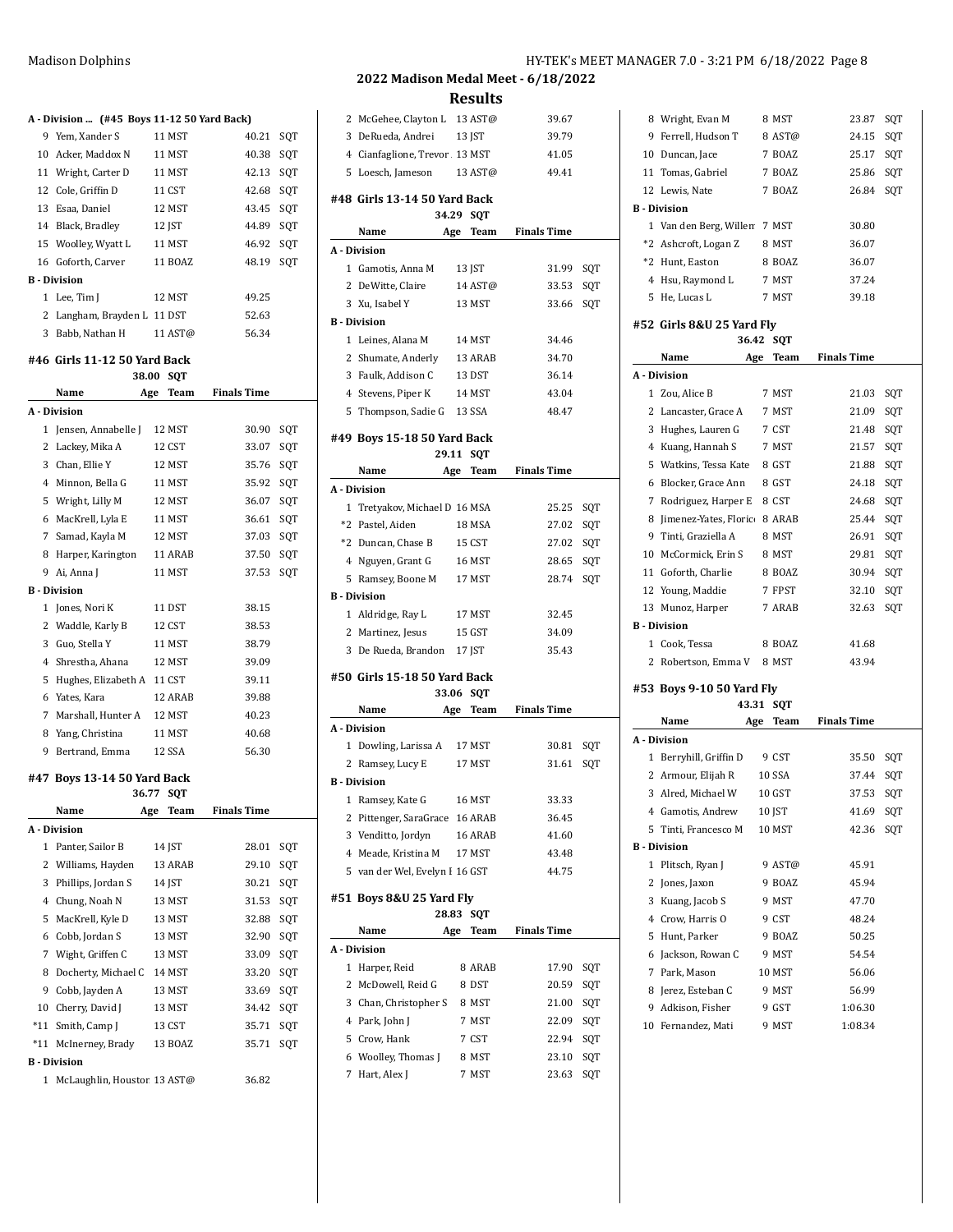|   | #54 Girls 9-10 50 Yard Fly<br>55.69  |     | SQT     |                    |     |
|---|--------------------------------------|-----|---------|--------------------|-----|
|   | Name                                 | Age | Team    | <b>Finals Time</b> |     |
|   | A Division                           |     |         |                    |     |
|   | 1 Mbuko, Michaela M                  |     | 9 MST   | 34.40              | SQT |
|   | 2 Zou, Kylie E                       |     | 9 MST   | 35.86              | SQT |
|   | 3 Walker, Mia E                      |     | 10 MST  | 35.89              | SQT |
|   | 4 Cobb, Caitlin R                    |     | 10 MST  | 36.94              | SQT |
|   | 5 Lin, Margaret A                    |     | 9 MST   | 38.28              | SQT |
|   | 6 Flanagan, Maggie D 10 GST          |     |         | 38.69              | SOT |
|   | 7 McCormick, Aerial S 10 MST         |     |         | 40.68              | SOT |
|   | 8 McKinney, Kemyah S 9 MST           |     |         | 44.45              | SQT |
|   | 9 Dames, Erynn G                     |     | 9 MST   | 45.13              | SQT |
|   | 10 Jung, Jenny                       |     | 9 MST   | 45.77              | SQT |
|   | 11 Qu, Luna                          |     | 10 MST  | 47.10              | SQT |
|   | 12 van der Wel, Rosa                 |     | 9 GST   | 50.62              | SQT |
|   | 13 Gamotis, Abby                     |     | 10 JST  | 53.18              | SQT |
|   | 14 Lynn, Anna M                      |     | 10 JST  | 54.14              | SQT |
|   | 15 Langley, Lacy                     |     | 9 JST   | 55.11              | SQT |
|   | 16 Jackson, Maeva P                  |     | 9 MST   | 55.20              | SQT |
|   | <b>B</b> Division                    |     |         |                    |     |
|   | 1 Boatwright, Aubrey 9 ARAB          |     |         | 1:03.86            |     |
|   | #55 Boys 11-12 50 Yard Fly           |     |         |                    |     |
|   | 46.11                                |     | SQT     |                    |     |
|   | Name<br>Age                          |     | Team    | <b>Finals Time</b> |     |
|   | A - Division                         |     |         |                    |     |
|   | 1 Parkinson, Oliver D                |     | 12 MST  | 31.08              | SQT |
|   | 2 Weeks, Jud M                       |     | 12 JST  | 32.02              | SQT |
|   | 3 Bowling, Bentley D                 |     | 11 ARAB | 32.66              | SQT |
|   | 4 Long, Charlie M                    |     | 12 CST  | 33.60              | SQT |
| 5 | Franklin, Brody                      |     | 12 ARAB | 33.94              | SQT |
|   | 6 Johnson, Zachary B 12 MST          |     |         | 35.29              | SQT |
|   | 7 Wren, Henry S                      |     | 12 MST  | 35.34              | SQT |
|   | 8 Jung, Jinwoo J                     |     | 11 MST  | 38.69              | SQT |
|   | 9 Acker, Maddox N                    |     | 11 MST  | 39.31              | SQT |
|   | 10 Cooley, Pierson                   |     | 12 BOAZ | 39.76              | SQT |
|   | 11 Martinez-Garcia, Jam 11 GST       |     |         | 41.52              | SQT |
|   | 12 Cole, Griffin D                   |     | 11 CST  | 42.46              | SOT |
|   | 13 Yem, Xander S                     |     | 11 MST  | 43.68              | SQT |
|   | 14 Goforth, Carver                   |     | 11 BOAZ | 45.56              | SQT |
|   | 15 Tkach. Daniel A                   |     | 11 MST  | 45.74              | SQT |
|   | 16 Woolley, Wyatt L                  |     | 11 MST  | 45.93              | SQT |
|   | #56 Girls 11-12 50 Yard Fly<br>34.05 |     | SQT     |                    |     |
|   | Name                                 | Age | Team    | <b>Finals Time</b> |     |
|   |                                      |     |         |                    |     |
|   | A - Division                         |     |         |                    |     |
|   | 1 Walker, Karsyn                     |     | 12 BOAZ | 30.50              | SQT |
|   | 2 Minnon, Bella G                    |     | 11 MST  | 32.48              | SQT |
|   | 3 Samad, Kayla M                     |     | 12 MST  | 33.50              | SQT |
|   | 4 Mbuko, Maiya R                     |     | 12 MST  | 34.04              | SQT |
|   | <b>B</b> - Division                  |     |         |                    |     |
|   | 1 Rajbhandari, Samsar 11 MST         |     |         | 34.70              |     |
|   | 2 Jones, Nori K                      |     | 11 DST  | 35.03              |     |

| 2<br>3<br>5<br>1<br>3<br>5 | 1 Xu, Isabel Y<br>Langley, Lakyn<br>Yates, Kylie<br>4 Aguirre, Emerald<br>Blankenship, Sarah J 14 MST<br>#59 Boys 15-18 50 Yard Fly<br>26.78<br>Name<br>Age<br>A - Division<br>Pastel, Aiden<br><b>B</b> - Division<br>1 Armour, Luke A<br>2 van der Wel, Marcel / 18 GST<br>Ramsey, Boone M<br>4 Franklin, Colby<br>Porch, William C<br>6 DeWitte, Ryan<br>7 Cole, Hilson L<br>8 Wight, Parker M | 13 JST | 13 MST<br>14 ARAB<br>13 FPST<br>SQT<br>Team<br>18 MSA<br>16 SSA<br>17 MST<br>16 ARAB<br>16 SSA<br>16 AST@<br>15 CST<br>15 MST | 33.13<br>33.44<br>37.71<br>49.02<br>50.34<br><b>Finals Time</b><br>23.62<br>26.86<br>27.52<br>27.86<br>27.94<br>28.53<br>29.23<br>29.35<br>30.66 | SQT |
|----------------------------|---------------------------------------------------------------------------------------------------------------------------------------------------------------------------------------------------------------------------------------------------------------------------------------------------------------------------------------------------------------------------------------------------|--------|-------------------------------------------------------------------------------------------------------------------------------|--------------------------------------------------------------------------------------------------------------------------------------------------|-----|
|                            |                                                                                                                                                                                                                                                                                                                                                                                                   |        |                                                                                                                               |                                                                                                                                                  |     |
|                            |                                                                                                                                                                                                                                                                                                                                                                                                   |        |                                                                                                                               |                                                                                                                                                  |     |
|                            |                                                                                                                                                                                                                                                                                                                                                                                                   |        |                                                                                                                               |                                                                                                                                                  |     |
|                            |                                                                                                                                                                                                                                                                                                                                                                                                   |        |                                                                                                                               |                                                                                                                                                  |     |
|                            |                                                                                                                                                                                                                                                                                                                                                                                                   |        |                                                                                                                               |                                                                                                                                                  |     |
|                            |                                                                                                                                                                                                                                                                                                                                                                                                   |        |                                                                                                                               |                                                                                                                                                  |     |
|                            |                                                                                                                                                                                                                                                                                                                                                                                                   |        |                                                                                                                               |                                                                                                                                                  |     |
|                            |                                                                                                                                                                                                                                                                                                                                                                                                   |        |                                                                                                                               |                                                                                                                                                  |     |
|                            |                                                                                                                                                                                                                                                                                                                                                                                                   |        |                                                                                                                               |                                                                                                                                                  |     |
|                            |                                                                                                                                                                                                                                                                                                                                                                                                   |        |                                                                                                                               |                                                                                                                                                  |     |
|                            |                                                                                                                                                                                                                                                                                                                                                                                                   |        |                                                                                                                               |                                                                                                                                                  |     |
|                            |                                                                                                                                                                                                                                                                                                                                                                                                   |        |                                                                                                                               |                                                                                                                                                  |     |
|                            |                                                                                                                                                                                                                                                                                                                                                                                                   |        |                                                                                                                               |                                                                                                                                                  |     |
|                            |                                                                                                                                                                                                                                                                                                                                                                                                   |        |                                                                                                                               |                                                                                                                                                  |     |
|                            |                                                                                                                                                                                                                                                                                                                                                                                                   |        |                                                                                                                               |                                                                                                                                                  |     |
|                            |                                                                                                                                                                                                                                                                                                                                                                                                   |        |                                                                                                                               |                                                                                                                                                  |     |
|                            |                                                                                                                                                                                                                                                                                                                                                                                                   |        |                                                                                                                               |                                                                                                                                                  |     |
|                            |                                                                                                                                                                                                                                                                                                                                                                                                   |        |                                                                                                                               |                                                                                                                                                  |     |
|                            |                                                                                                                                                                                                                                                                                                                                                                                                   |        |                                                                                                                               |                                                                                                                                                  |     |
|                            | <b>B</b> - Division                                                                                                                                                                                                                                                                                                                                                                               |        |                                                                                                                               |                                                                                                                                                  |     |
| 3                          | DeWitte, Claire                                                                                                                                                                                                                                                                                                                                                                                   |        | 14 AST@                                                                                                                       | 32.31                                                                                                                                            | SQT |
|                            | 2 Aldridge, Brinley K 14 DST                                                                                                                                                                                                                                                                                                                                                                      |        |                                                                                                                               | 31.93                                                                                                                                            | SQT |
|                            | 1 Park, Isabelle J                                                                                                                                                                                                                                                                                                                                                                                |        | 13 MSA                                                                                                                        | 28.53                                                                                                                                            | SQT |
|                            | A - Division                                                                                                                                                                                                                                                                                                                                                                                      |        |                                                                                                                               |                                                                                                                                                  |     |
|                            | Name<br>Age                                                                                                                                                                                                                                                                                                                                                                                       |        | Team                                                                                                                          | <b>Finals Time</b>                                                                                                                               |     |
|                            | 32.99                                                                                                                                                                                                                                                                                                                                                                                             |        | SQT                                                                                                                           |                                                                                                                                                  |     |
|                            | #58 Girls 13-14 50 Yard Fly                                                                                                                                                                                                                                                                                                                                                                       |        |                                                                                                                               |                                                                                                                                                  |     |
|                            | 6 Laney, Hunter T                                                                                                                                                                                                                                                                                                                                                                                 |        | 13 AST@                                                                                                                       | 53.98                                                                                                                                            |     |
| 5                          | McLaughlin, Houston 13 AST@                                                                                                                                                                                                                                                                                                                                                                       |        |                                                                                                                               | 37.35                                                                                                                                            |     |
|                            | 4 Mosby, Walker B                                                                                                                                                                                                                                                                                                                                                                                 |        | 13 MST                                                                                                                        | 36.17                                                                                                                                            |     |
| 3                          | McInerney, Brady                                                                                                                                                                                                                                                                                                                                                                                  |        | 13 BOAZ                                                                                                                       | 34.75                                                                                                                                            |     |
| 2                          | MacKrell, Kyle D                                                                                                                                                                                                                                                                                                                                                                                  |        | 13 MST                                                                                                                        | 32.58                                                                                                                                            |     |
|                            | 1 Cobb, Jordan S                                                                                                                                                                                                                                                                                                                                                                                  |        | 13 MST                                                                                                                        | 32.52                                                                                                                                            |     |
|                            | <b>B</b> - Division                                                                                                                                                                                                                                                                                                                                                                               |        |                                                                                                                               |                                                                                                                                                  |     |
| 5                          | Cobb, Jayden A                                                                                                                                                                                                                                                                                                                                                                                    |        | 13 MST                                                                                                                        | 30.37                                                                                                                                            | SQT |
|                            | 4 White, Nicholas                                                                                                                                                                                                                                                                                                                                                                                 |        | 14 AST@                                                                                                                       | 29.39                                                                                                                                            | SQT |
|                            | 3 Chung, Noah N                                                                                                                                                                                                                                                                                                                                                                                   |        | 13 MST                                                                                                                        | 29.09                                                                                                                                            | SQT |
|                            | 2 Nicholson, John A                                                                                                                                                                                                                                                                                                                                                                               |        | 14 JST                                                                                                                        | 27.25                                                                                                                                            | SQT |
|                            | 1 Panter, Sailor B                                                                                                                                                                                                                                                                                                                                                                                |        | 14 JST                                                                                                                        | 26.90                                                                                                                                            | SQT |
|                            | A - Division                                                                                                                                                                                                                                                                                                                                                                                      |        |                                                                                                                               |                                                                                                                                                  |     |
|                            | Name<br>Age                                                                                                                                                                                                                                                                                                                                                                                       |        | Team                                                                                                                          | <b>Finals Time</b>                                                                                                                               |     |
|                            | #57 Boys 13-14 50 Yard Fly<br>30.52                                                                                                                                                                                                                                                                                                                                                               |        | SQT                                                                                                                           |                                                                                                                                                  |     |
|                            |                                                                                                                                                                                                                                                                                                                                                                                                   |        |                                                                                                                               |                                                                                                                                                  |     |
|                            | 14 Bertrand, Emma                                                                                                                                                                                                                                                                                                                                                                                 |        | 12 SSA                                                                                                                        | 55.93                                                                                                                                            |     |
|                            | 13 Sherer, Emma Kate                                                                                                                                                                                                                                                                                                                                                                              |        | 11 JST                                                                                                                        | 53.00                                                                                                                                            |     |
| 12                         | Marshall, Hunter A                                                                                                                                                                                                                                                                                                                                                                                |        | 12 MST                                                                                                                        | 47.53                                                                                                                                            |     |
|                            | 11 Waddle, Karly B                                                                                                                                                                                                                                                                                                                                                                                |        | 12 CST                                                                                                                        | 43.98                                                                                                                                            |     |
| 10                         | Plitsch, Aubrie A                                                                                                                                                                                                                                                                                                                                                                                 |        | 11 AST@                                                                                                                       | 41.58                                                                                                                                            |     |
| 9                          | Jenkins, Hannah G                                                                                                                                                                                                                                                                                                                                                                                 |        | 11 SSA                                                                                                                        | 41.27                                                                                                                                            |     |
| 8                          | Shrestha, Ahana                                                                                                                                                                                                                                                                                                                                                                                   |        | 12 MST                                                                                                                        | 38.24                                                                                                                                            |     |
| 7                          | Travis-Kinder, Kinsey 11 MST                                                                                                                                                                                                                                                                                                                                                                      |        |                                                                                                                               | 37.18                                                                                                                                            |     |
|                            | Guo, Stella Y                                                                                                                                                                                                                                                                                                                                                                                     |        | 11 MST                                                                                                                        | 37.14                                                                                                                                            |     |
| 6                          | Hughes, Elizabeth A 11 CST<br>van der Wel, Ella Kay 11 GST                                                                                                                                                                                                                                                                                                                                        |        |                                                                                                                               | 36.71<br>37.05                                                                                                                                   |     |
| 4<br>5                     |                                                                                                                                                                                                                                                                                                                                                                                                   |        |                                                                                                                               |                                                                                                                                                  |     |

|   | 9 Park, Eugene                 |     | 15 MST         | 32.50              |     |
|---|--------------------------------|-----|----------------|--------------------|-----|
|   | #60 Girls 15-18 50 Yard Fly    |     |                |                    |     |
|   | 30.63                          |     | SQT            |                    |     |
|   | Name                           | Age | Team           | <b>Finals Time</b> |     |
|   | A Division                     |     |                |                    |     |
|   | 1 Creel, Minda                 |     | <b>15 BOAZ</b> | 29.14              | SQT |
|   | 2 Lynn, Ella K                 |     | 18 JST         | 29.90              | SQT |
|   | 3 Ramsey, Lucy E               |     | 17 MST         | 30.48              | SQT |
|   | 4 Haigh, Caroline K            |     | 15 CST         | 30.60              | SQT |
|   | <b>B</b> - Division            |     |                |                    |     |
|   | 1 Ramsey, Kate G               |     | 16 MST         | 30.68              |     |
|   | 2 Cline, Rebekah A             |     | 16 MSA         | 32.18              |     |
|   | 3 Blankenship, Katie X 15 MST  |     |                | 32.49              |     |
|   | 4 Esaa, Claudia                |     | 15 MST         | 33.07              |     |
|   | 5 Pittenger, SaraGrace 16 ARAB |     |                | 33.18              |     |
|   | 6 van der Wel, Evelyn I 16 GST |     |                | 38.15              |     |
|   | #61 Boys 8&U 50 Yard Free      |     |                |                    |     |
|   | 1:01.20                        |     | SOT            |                    |     |
|   | Name                           | Age | Team           | <b>Finals Time</b> |     |
|   | A - Division                   |     |                |                    |     |
|   | 1 Flanagan, John Kirk F        |     | 8 GST          | 37.80              | SQT |
|   | 2 Park, John J                 |     | 7 MST          | 41.60              | SQT |
|   | 3 Lackey, Abram J              |     | 7 CST          | 41.98              | SQT |
|   | 4 Bowling, Bryson              |     | 7 ARAB         | 42.31              | SQT |
|   | 5 Lathan, Samuel               |     | 8 ARAB         | 43.49              | SQT |
|   | 6 Wright, Evan M               |     | 8 MST          | 43.81              | SQT |
|   | 7 Hart, Alex J                 |     | 7 MST          | 44.24              | SQT |
|   | 8 Duncan, Jace                 |     | 7 BOAZ         | 44.26              | SQT |
|   | 9 McDowell, Reid G             |     | 8 DST          | 45.28              | SQT |
|   | 10 Lewis, Nate                 |     | 7 BOAZ         | 45.46              | SQT |
|   | 11 Crow, Hank                  |     | 7 CST          | 45.78              | SQT |
|   | 12 Alred, Matthew W            |     | 8 GST          | 45.79              | SQT |
|   | 13 Tomas, Gabriel              |     | 7 BOAZ         | 46.57              | SQT |
|   | 14 Ferrell, Hudson T           |     | 8 AST@         | 46.81              | SQT |
|   | 15 Flanagan, Finn M            |     | 7 GST          | 47.27              | SQT |
|   | 16 Thaxton, Ward G             |     | 7 MST          | 48.39              | SQT |
|   | <b>B</b> - Division            |     |                |                    |     |
| 1 | Blocker, Mac                   |     | 6 GST          | 1:06.87            |     |
|   | 2 Alred, Maxwell               |     | 5 GST          | 1:07.96            |     |
|   | 3 Hsu, Raymond L               |     | 7 MST          | 1:13.58            |     |
|   | 4 Arterburn, Jackson S 7 DST   |     |                | 1:15.69            |     |
|   | 5 Altamirano, Christiar 7 FPST |     |                | 1:23.09            |     |
|   | #62 Girls 8&U 50 Yard Free     |     |                |                    |     |
|   |                                |     | 43.54 SQT      |                    |     |
|   | Name                           | Age | Team           | <b>Finals Time</b> |     |
|   | A - Division                   |     |                |                    |     |
|   | 1 Lancaster, Grace A           |     | 7 MST          | 43.51              | SOT |
|   | <b>B</b> - Division            |     |                |                    |     |
|   | 1 He, Joanna                   |     | 8 MST          | 44.57              |     |
|   | 2 Blocker, Grace Ann           |     | 8 GST          | 45.03              |     |
|   | 3 Jimenez-Yates, Floric 8 ARAB |     |                | 45.60              |     |
|   | 4 Hughes, Lauren G             |     | 7 CST          | 46.19              |     |
|   | 5 Tinti, Graziella A           |     | 8 MST          | 48.13              |     |
|   | 6 Vaughn, Allie K              |     | 8 BOAZ         | 49.37              |     |
|   |                                |     |                |                    |     |
|   |                                |     |                |                    |     |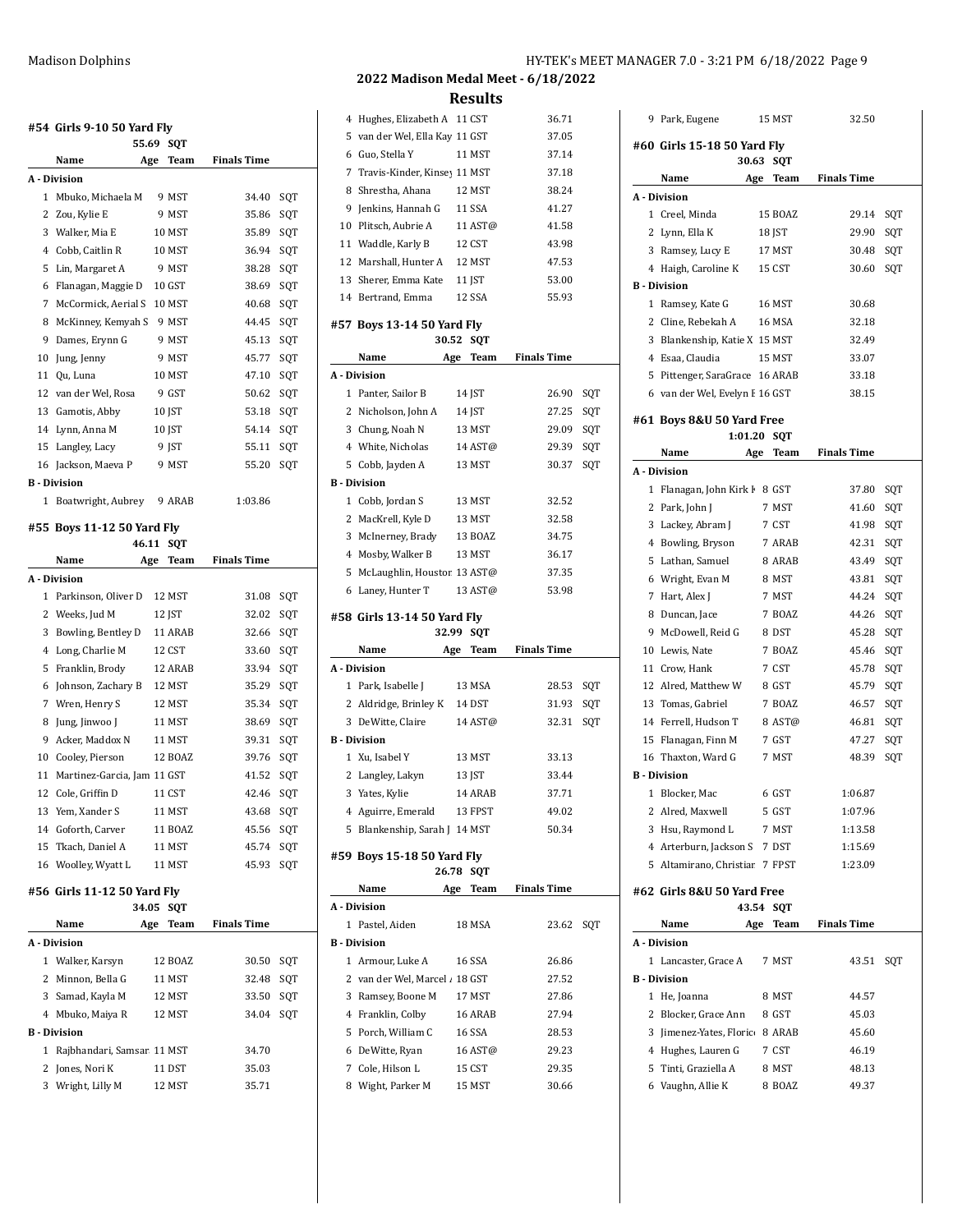| HY-TEK's MEET MANAGER 7.0 - 3:21 PM 6/18/2022 Page 10 |  |  |  |
|-------------------------------------------------------|--|--|--|
|-------------------------------------------------------|--|--|--|

**2022 Madison Medal Meet - 6/18/2022**

**Results**

|   | B - Division  (#62 Girls 8&U 50 Yard Free) |     |          |                    |     |
|---|--------------------------------------------|-----|----------|--------------------|-----|
| 7 | Munoz, Harper                              |     | 7 ARAB   | 51.13              |     |
|   | 8 Young, Maddie                            |     | 7 FPST   | 53.53              |     |
|   | 9 Weisenberger, Laure: 8 MST               |     |          | 55.70              |     |
|   | 10 Gilbert, Addison                        |     | 8 BOAZ   | 57.74              |     |
|   | 11 Pysh, Claire L                          |     | 7 MST    | 57.85              |     |
|   | 12 Plitsch, Annika G                       |     | 7 AST@   | 1:00.18            |     |
|   | 13 McCormick, Erin S                       |     | 8 MST    | 1:01.45            |     |
|   | 14 Davis, Jesslyn A                        |     | 7 CST    | 1:04.00            |     |
|   | 15 Jones, Willa F                          |     | 6 DST    | 1:09.46            |     |
|   | 16 Cook, Tessa                             |     | 8 BOAZ   | 1:11.30            |     |
|   | #63 Boys 9-10 100 Yard Free                |     |          |                    |     |
|   | 1:22.28 SQT                                |     |          |                    |     |
|   | Name                                       | Age | Team     | <b>Finals Time</b> |     |
|   | A - Division                               |     |          |                    |     |
|   | 1 Fernandez, Mati                          |     | 9 MST    | 1:05.67            | SQT |
|   | 2 Lackey, Briar T                          |     | 10 CST   | 1:11.74            | SQT |
|   | 34.31                                      |     | 37.43    |                    |     |
|   | 3 Berryhill, Griffin D                     |     | 9 CST    | 1:13.33            | SQT |
|   | 35.29                                      |     | 38.04    |                    |     |
|   | 4 Tinti, Francesco M                       |     | 10 MST   | 1:14.62            | SQT |
|   | 34.56                                      |     | 40.06    |                    |     |
|   | 5 Parkinson. Eli A                         |     | 9 MST    | 1:19.00            | SQT |
|   | 37.07                                      |     | 41.93    |                    |     |
|   | <b>B</b> Division                          |     |          |                    |     |
|   | 1 He, Will                                 |     | 9 MST    | 1:26.67            |     |
|   | 41.72                                      |     | 44.95    |                    |     |
|   | 2 Gamotis, Andrew 10 JST                   |     |          | 1:27.09            |     |
|   | 39.23                                      |     | 47.86    |                    |     |
|   | 3 Franklin, Jacob                          |     | 10 ARAB  | 1:29.32            |     |
|   | 38.28                                      |     | 51.04    |                    |     |
|   | 4 Weisenberger, Ander 10 MST               |     |          | 1:33.71            |     |
|   | 46.03                                      |     | 47.68    |                    |     |
|   | 5 Lathan, Gabriel                          |     | 10 ARAB  | 1:35.66            |     |
|   | 46.34                                      |     | 49.32    |                    |     |
|   | 6 Park, Mason                              |     | 10 MST   | 1:38.70            |     |
|   | 49.83                                      |     | 48.87    |                    |     |
|   | 7 Jerez, Esteban C 9 MST                   |     |          | 1:44.18            |     |
|   | 48.50                                      |     | 55.68    |                    |     |
|   | 8 Loesch, Bentley                          |     | 10 AST@  | 1:45.72            |     |
|   | 45.36                                      |     | 1:00.36  |                    |     |
|   | 9 Adkison, Fisher                          |     | 9 GST    | 1:53.49            |     |
|   | 56.05                                      |     | 57.44    |                    |     |
|   | 10 Penner, Sam T                           |     | 9 CST    | 2:46.01            |     |
|   | 1:19.79                                    |     | 1:26.22  |                    |     |
|   | #64 Girls 9-10 100 Yard Free               |     |          |                    |     |
|   | 1:35.69 SQT                                |     |          |                    |     |
|   | Name                                       |     | Age Team | <b>Finals Time</b> |     |
|   | A Division                                 |     |          |                    |     |
|   | 1 Jerez, Sophia L                          |     | 10 MST   | 1:14.46            | SQT |
|   | 35.47                                      |     | 38.99    |                    |     |
|   | 2 Jensen, Audrey L                         |     | 9 MST    | 1:18.49            | SQT |
|   | 35.59                                      |     | 42.90    |                    |     |
|   | 3 Lin, Margaret A                          |     | 9 MST    | 1:23.86            | SQT |
|   | 39.46                                      |     | 44.40    |                    |     |
|   |                                            |     |          |                    |     |

|   | 4 Arterburn, Clara N          | 10 DST      | 1:24.91            | SQT |
|---|-------------------------------|-------------|--------------------|-----|
|   | 39.86                         | 45.05       |                    |     |
|   | 5 Vaughn, Addison             | 10 BOAZ     | 1:29.52            | SQT |
|   | 40.83                         | 48.69       |                    |     |
|   | 6 Lynn, Anna M                | 10 JST      | 1:32.08            | SQT |
|   | 43.36                         | 48.72       |                    |     |
| 7 | Harris, Elizabeth             | 9 ARAB      | 1:33.91            | SQT |
|   |                               |             |                    |     |
|   | 45.86                         | 48.05       |                    |     |
|   | 8 Gamotis, Abby               | 10 JST      | 1:35.17            | SQT |
|   | 42.81                         | 52.36       |                    |     |
|   | <b>B</b> - Division           |             |                    |     |
|   | 1 Frailie, Ashlee M           | 9 MST       | 1:40.09            |     |
|   | 47.12                         | 52.97       |                    |     |
|   | 2 Drabenstot, Olivia J 10 MST |             | 1:49.99            |     |
|   | 49.67                         | 1:00.32     |                    |     |
|   | 3 Moore, Addison L            | 10 MST      | 1:52.17            |     |
|   | 4 Cipollari, Amelia F 10 MST  |             | 1:54.30            |     |
|   |                               |             |                    |     |
|   | #65 Boys 11-12 100 Yard Free  |             |                    |     |
|   | 1:22.11                       | <b>SQT</b>  |                    |     |
|   | Name                          | Team<br>Age | <b>Finals Time</b> |     |
|   | A - Division                  |             |                    |     |
|   | 1 Babb, Nathan H              | 11 AST@     | 45.26 SQT          |     |
|   | 2 Yang, Edison L              | 12 MST      | 56.41              | SQT |
|   | 27.46                         | 28.95       |                    |     |
|   | 3 Parkinson, Oliver D         | 12 MST      | 1:00.34 SQT        |     |
|   |                               |             |                    |     |
|   | 29.46                         | 30.88       |                    |     |
|   | 4 Bowling, Bentley D          | 11 ARAB     | 1:06.33            | SQT |
|   | 31.79                         | 34.54       |                    |     |
|   | 5 Weeks, Jud M                | 12 JST      | 1:07.96            | SQT |
|   | 30.59                         | 37.37       |                    |     |
|   | 6 Wren, Henry S               | 12 MST      | 1:09.09            | SQT |
|   | 32.79                         | 36.30       |                    |     |
|   | 7 Azbell, Andrew              | 12 JST      | 1:12.54            | SQT |
|   | 34.42                         | 38.12       |                    |     |
|   |                               |             |                    |     |
| 8 | Jung, Jinwoo J                | 11 MST      | 1:14.48            | SOT |
|   | 35.01                         | 39.47       |                    |     |
|   | 9 Ross, Drew T                | 12 MST      | 1:15.95            | SQT |
|   | 35.96                         | 39.99       |                    |     |
|   | 10 Wright, Carter D           | 11 MST      | 1:16.48 SQT        |     |
|   | 37.06                         | 39.42       |                    |     |
|   | 11 Cooley, Pierson            | 12 BOAZ     | 1:17.70 SQT        |     |
|   | 35.88                         | 41.82       |                    |     |
|   | 12 Acker, Maddox N            | 11 MST      | 1:18.44 SQT        |     |
|   | 35.85                         | 42.59       |                    |     |
|   | 13 Cole, Griffin D            |             |                    |     |
|   |                               | 11 CST      | 1:21.34 SQT        |     |
|   | 41.43                         | 39.91       |                    |     |
|   | <b>B</b> - Division           |             |                    |     |
|   | 1 Black, Bradley              | 12 JST      | 1:22.65            |     |
|   | 37.84                         | 44.81       |                    |     |
|   | 2 Jones, Levi                 | 12 JST      | 1:23.44            |     |
|   | 37.55                         | 45.89       |                    |     |
|   | 3 Esaa, Daniel                | 12 MST      | 1:24.15            |     |
|   | 38.87                         | 45.28       |                    |     |
|   | 4 Jones, Asher                | 11 JST      | 1:29.28            |     |
|   |                               |             |                    |     |
|   | 40.26                         | 49.02       |                    |     |
|   |                               |             |                    |     |

| 5 Tkach, Daniel A              | 11 MST           | 1:30.53            |     |
|--------------------------------|------------------|--------------------|-----|
| 40.09                          | 50.44            |                    |     |
| 6 Langham, Brayden L 11 DST    |                  | 1:32.73            |     |
| 40.78                          | 51.95            |                    |     |
| 7 Goforth, Carver              | 11 BOAZ          | 1:39.28            |     |
| 46.66                          | 52.62            |                    |     |
|                                |                  |                    |     |
| #66 Girls 11-12 100 Yard Free  |                  |                    |     |
| 1:10.87                        | SQT              |                    |     |
| Name                           | Age Team         | <b>Finals Time</b> |     |
| A - Division                   |                  |                    |     |
| 1 Walker, Karsyn               | 12 BOAZ          | 59.90              | SQT |
| 28.89                          | 31.01            |                    |     |
| 2 Jensen, Annabelle J 12 MST   |                  | 1:00.29            | SQT |
| 29.46                          | 30.83            |                    |     |
| 3 Mbuko, Maiya R               | 12 MST           | 1:03.05            | SQT |
| 29.65                          | 33.40            |                    |     |
| 4 Lackey, Mika A               | 12 CST           | 1:03.14            | SOT |
| 30.37                          | 32.77            |                    |     |
| 5 Samad, Kayla M               | 12 MST           | 1:05.80            | SQT |
| 32.46                          | 33.34            |                    |     |
| 6 Chan, Ellie Y                | 12 MST           | 1:07.20            | SQT |
| 32.79                          | 34.41            |                    |     |
| 7 Jones, Nori K                | 11 DST           | 1:08.14            | SQT |
| 32.83                          | 35.31            |                    |     |
|                                |                  |                    |     |
| 8 Travis-Kinder, Kinsey 11 MST |                  | 1:09.00            | SQT |
| 33.41                          | 35.59            |                    |     |
| 9 Hughes, Elizabeth A 11 CST   |                  | 1:10.83            | SQT |
| 34.20                          | 36.63            |                    |     |
| <b>B</b> - Division            |                  |                    |     |
| 1 Yates, Kara                  | 12 ARAB          | 1:10.97            |     |
|                                |                  |                    |     |
| 33.18                          | 37.79            |                    |     |
| 2 Harper, Karington            | 11 ARAB          | 1:11.39            |     |
| 33.75                          | 37.64            |                    |     |
| 3 Hudson, Edie R               | 11 CST           | 1:11.79            |     |
| 34.16                          | 37.63            |                    |     |
| 4 van der Wel, Ella Kay 11 GST |                  | 1:17.71            |     |
| 36.36                          | 41.35            |                    |     |
| 5 Marshall, Hunter A 12 MST    |                  | 1:20.66            |     |
| 37.91                          | 42.75            |                    |     |
|                                | 11 SSA           | 1:21.84            |     |
| 6 Jenkins, Hannah G<br>39.63   | 42.21            |                    |     |
|                                |                  |                    |     |
| 7 Loesch, Cassidy<br>37.60     | 12 AST@<br>44.69 | 1:22.29            |     |
|                                |                  |                    |     |
| #67 Boys 13-14 100 Yard Free   |                  |                    |     |
| 1:28.15                        | <b>SQT</b>       |                    |     |
| Name                           | Age Team         | <b>Finals Time</b> |     |
| A - Division                   |                  |                    |     |
| 1 Cobb, Jayden A               | 13 MST           | 30.27              | SQT |
| 2 Panter, Sailor B             | 14 JST           | 52.35              | SQT |
| 24.41                          | 27.94            |                    |     |
| 3 Ross, Will W                 | 14 MST           | 53.72              | SQT |
| 26.04                          | 27.68            |                    |     |
| 4 Chung, Noah N                | 13 MST           | 57.74              | SQT |
| 27.60                          | 30.14            |                    |     |
| 5 White, Nicholas              | 14 AST@          | 58.55              | SQT |